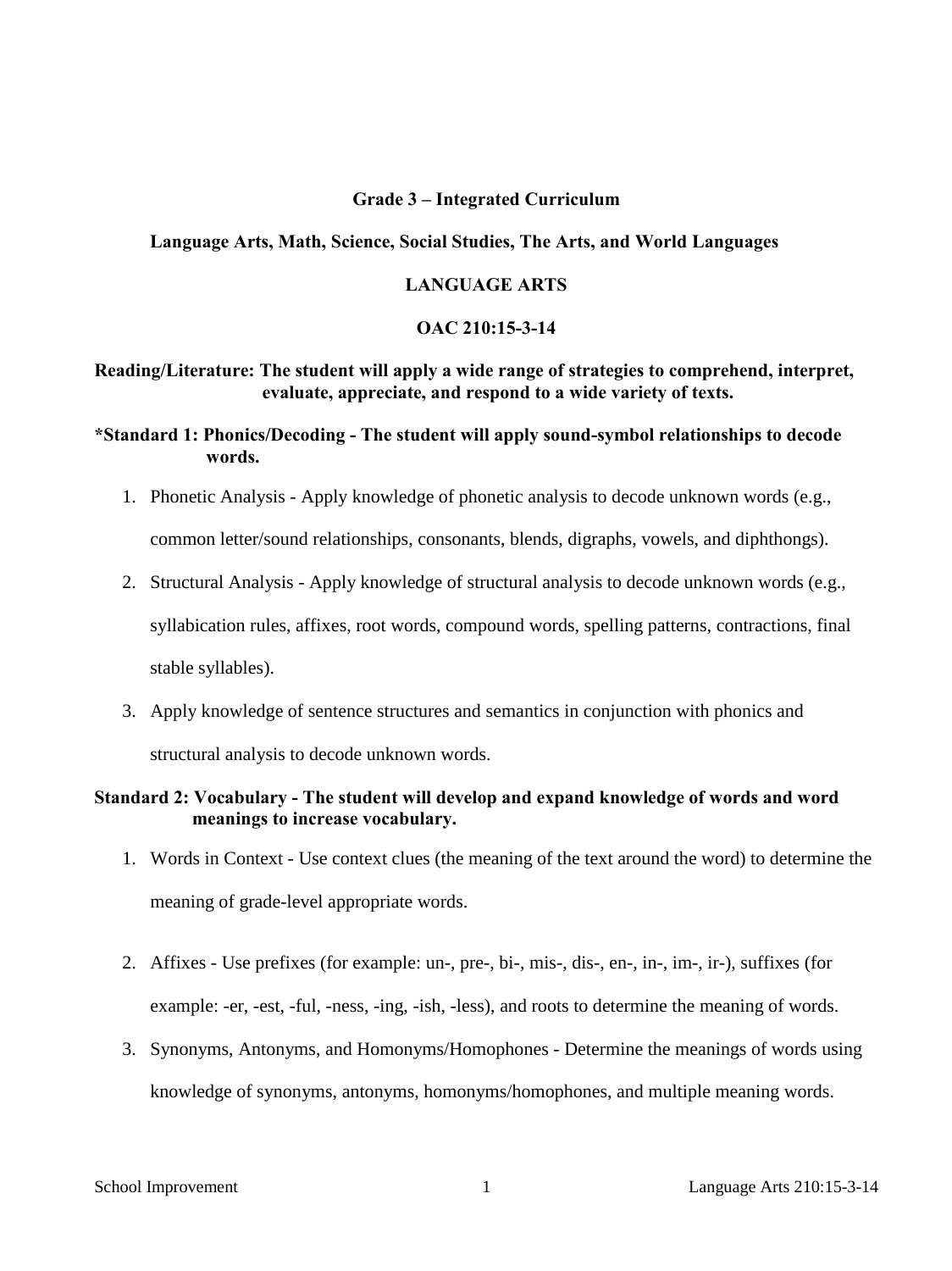4. Using Resource Materials - Use word reference materials (glossary, dictionary, thesaurus) to determine the meaning and pronunciation of unknown words.

# **\*Standard 3: Fluency - The student will identify words rapidly so that attention is directed at the meaning of the text.**

- 1. Read regularly in independent-level texts (texts in which no more than 1 in 20 words is difficult for the reader) fluently and accurately, and with appropriate rate, change in voice, and expression.
- 2. Read regularly in instructional-level texts that are challenging yet manageable (texts in which no more than 1 in 10 words is difficult for the reader).
- 3. Engage in repeated readings of the same text to increase fluency.
- 4. Accurately and fluently read 300-400 high frequency and/or irregularly spelled words in meaningful texts.
- 5. Use punctuation cues (e.g., final punctuation, commas, quotation marks) in text with appropriate phrasing as a guide to understanding meaning.

# **Standard 4: Comprehension/Critical Literacy - The student will interact with the words and concepts in a text to construct an appropriate meaning.**

- 1. Literal Understanding
	- a. Read and comprehend poetry, fiction, and nonfiction that is appropriately designed for third grade.
	- b. Use prereading strategies independently to preview, activate prior knowledge, predict content of text, and establish a purpose for reading.
	- c. Recall major points in a text and revise predictions about what is read.
-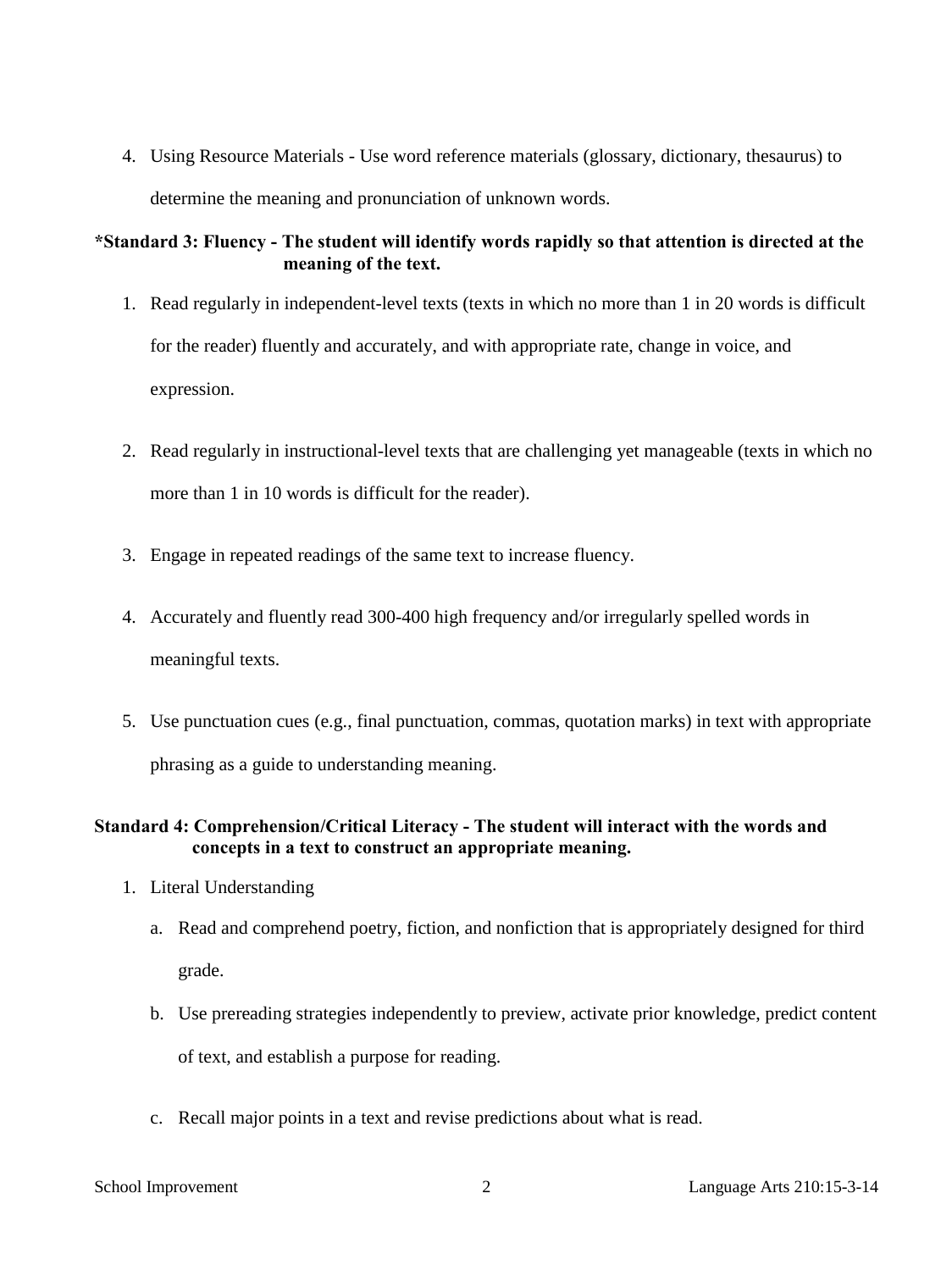- d. Show understanding by asking questions and supporting answers with literal information from the text.
- 2. Inferences and Interpretation
	- a. Make inferences by connecting prior knowledge and experience with information from the text.
	- b. Interpret text, including lessons or morals depicted in fairytales, fables, etc., and draw conclusions from evidence presented in the text.
	- \*c. Participate in creative response to text (e.g., art, drama, and oral presentations).
- 3. Summary and Generalization
	- a. Summarize by recognizing main ideas, key concepts, key actions, and supporting details in fiction and nonfiction.
	- b. Make generalizations about a text (e.g., theme of a story or main idea of an informational text).
	- c. Produce summaries of fiction and nonfiction text, highlighting major points.
- 4. Analysis and Evaluation
	- a. Analyze characters including their traits, relationships, feelings, and changes in text.
	- b. Distinguish between fact and opinion in nonfiction text.
	- c. Analyze the causes, motivations, sequences, and results of events from a text.
- \*5. Monitoring and Correction Strategies
	- a. Monitor own reading and modify strategies as needed (e.g., recognize when he or she is confused by a section of text, questions whether the text makes sense).
	- b. Predict, monitor, and check for understanding using semantic, syntactic, and graphophonic cues.
	- c. Clarify meaning by rereading, questioning, and modifying predictions.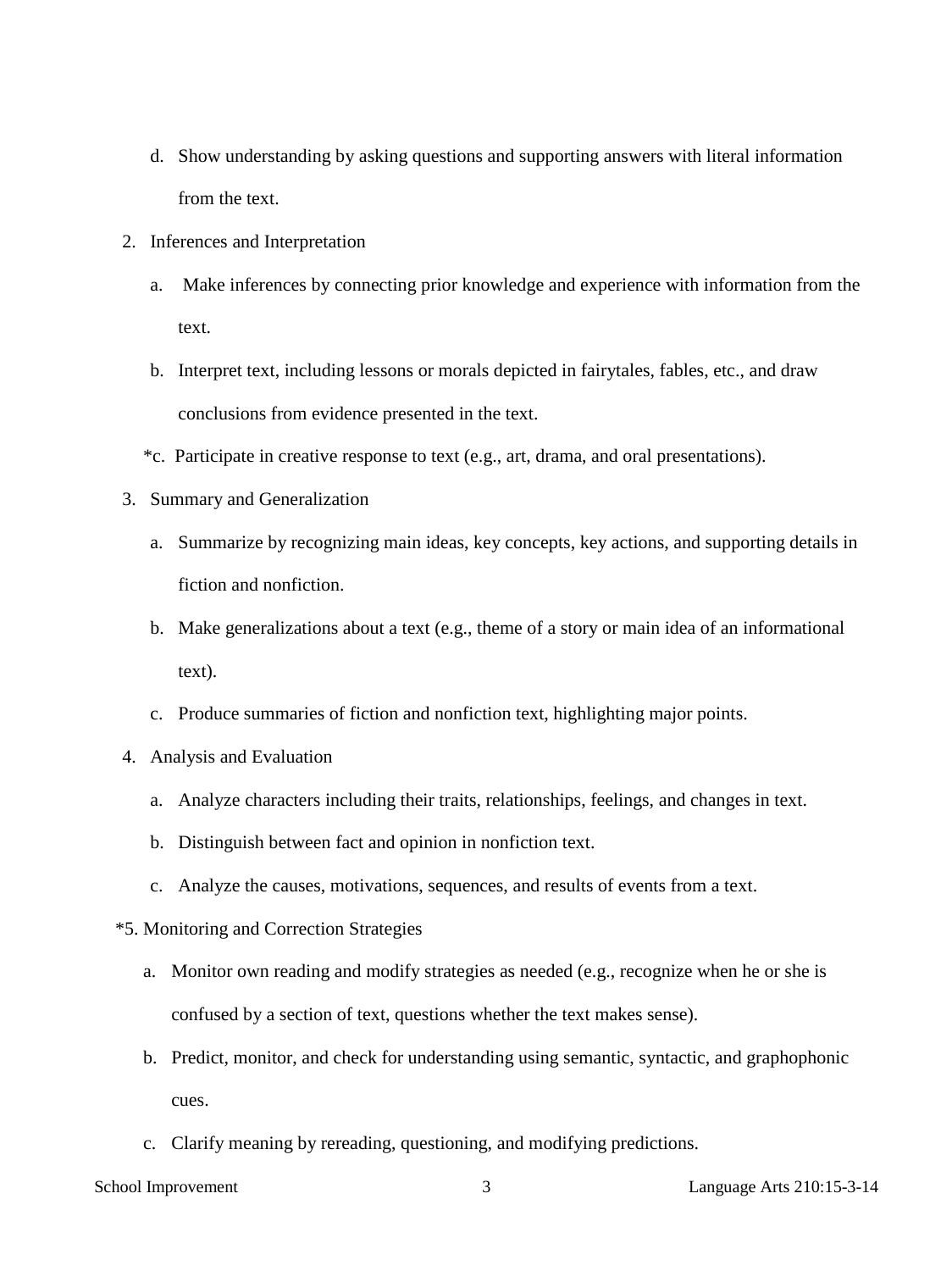## **Standard 5: Literature - The student will read to construct meaning and respond to a wide variety of literary forms.**

- \*1. Literary Genres Demonstrate knowledge of and appreciation for various forms (genres) of literature.
	- a. Recognize characteristics of literary genres and forms (e.g., contemporary realistic fiction, historical fiction, nonfiction, modern fantasy, poetry, drama, and traditional stories such as fairy tales and fables).
	- b. Read, understand, and discuss a variety of genres.
- 2. Literary Elements Demonstrate knowledge of literary elements and techniques and how they affect the development of a literary work.
	- a. Compare and contrast plots, settings, or characters presented by different authors and the same author of multiple texts.
	- b. Recognize themes that occur across literary works.

Example: Read *Yoko* by Rosemary Wells and *You Are Special* by Max Lucado. Discuss the theme of "everyone is unique" that occurs in both stories.

3. Figurative Language and Sound Devices - The student will identify figurative language and sound devices in writing and how they affect the development of a literary work. Example: Identify and discuss how certain words and rhythmic patterns can be used in a selection to imitate sounds (e.g., rhythm, rhyme, alliteration).

## **Standard 6: Research and Information - The student will conduct research and organize information.**

- 1. Accessing Information The student will select the best source for a given purpose.
	- a. Alphabetize to the third letter.
	- b. Use guide words to locate words in dictionaries and topics in encyclopedias.
	- c. Access information from charts, maps, graph, schedules, directions, and diagrams.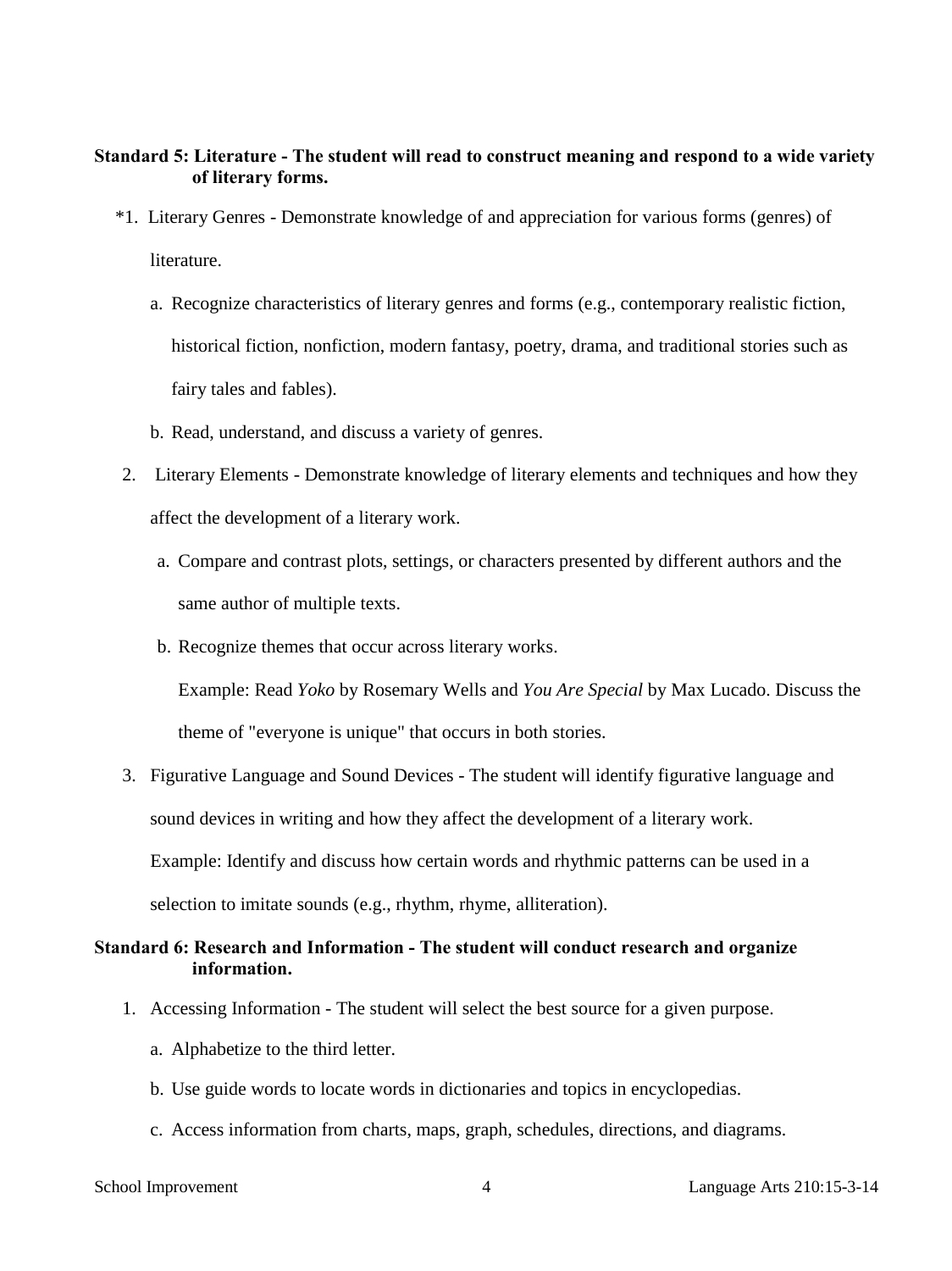- d. Use the title page, table of contents, glossary, chapter headings, and index to locate information.
- e. Use text formats as an aid in constructing meaning from nonfiction (expository) text (e.g., heading, subheading, bold print, and italics).
- \*2. Interpreting Information The student will analyze and evaluate information from a variety of sources.
	- a. Begin the research process by selecting a topic, formulating questions, and identifying key words.
	- b. Locate, organize, and synthesize information from a variety of print and nonprint and technological resources (e.g., dictionaries, reference books, atlases, magazines, informational texts, thesaurus, and technology/Internet).
	- c. Compile information into summaries of information.
	- d. Use test-taking strategies by answering different levels of questions, such as open-ended,

literal, and interpretive, as well as multiple choice, true/false, and short answer.

# **Writing/Grammar/Usage and Mechanics. The student will express ideas effectively in written modes for a variety of purposes and audiences.**

#### **\*Standard 1: Writing Process. The student will use the writing process to write coherently.**

- 1. Use a variety of prewriting activities such as brainstorming, clustering, illustrating, using graphic organizers, and webbing.
- 2. Understand and demonstrate familiarity with the writing process and format of main idea.
- 3. Compose coherent first drafts with clear focus of beginning, middle, and ending.
- 4. Revise drafts, changing or adding details and vivid, descriptive words.
- 5. Proofread/edit writing, using standard editing marks, with peers or teacher.
- 6. Publish and present writing to peers or adults.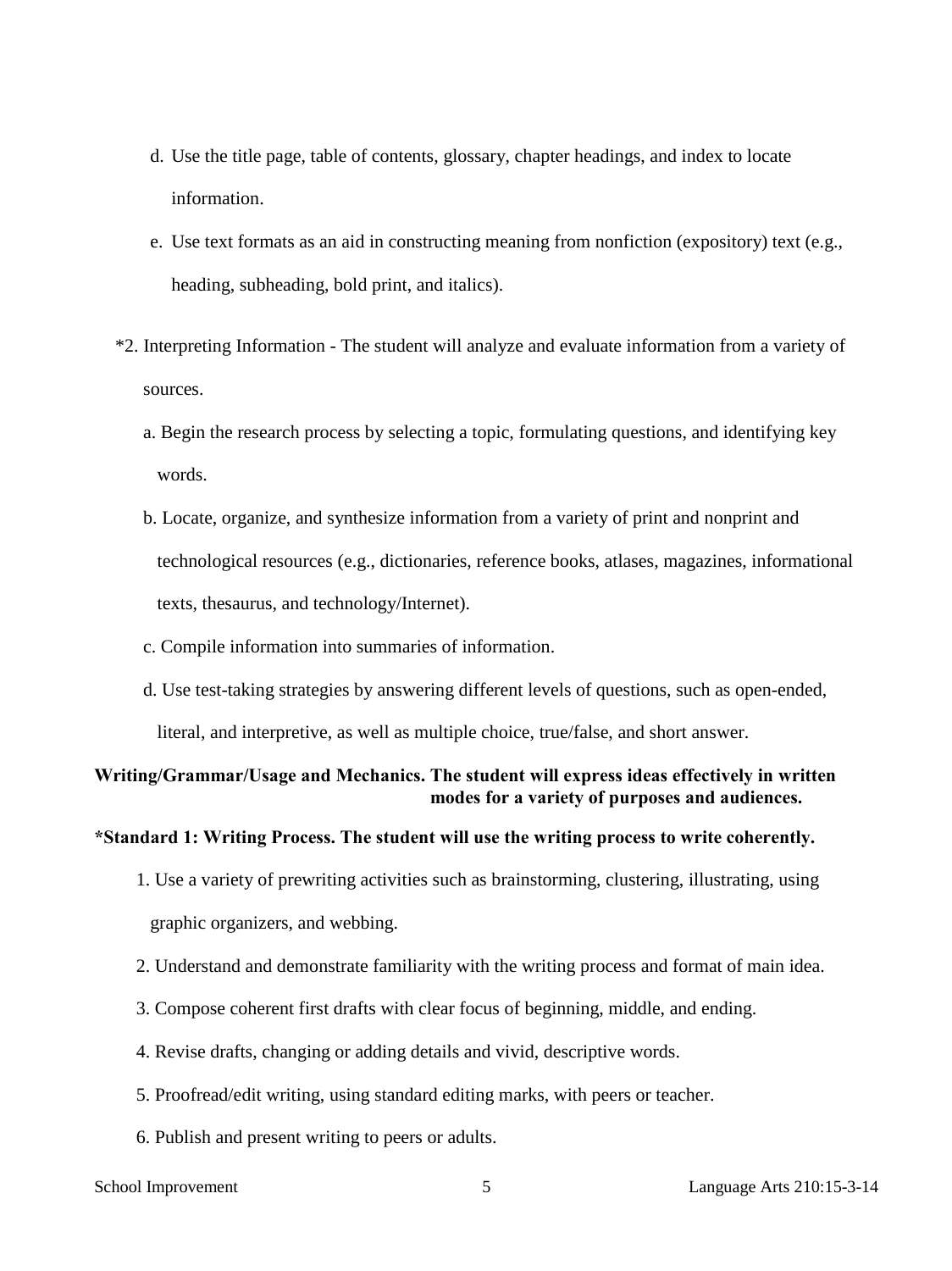# **\*Standard 2: Modes and Forms of Writing. Communicate through a variety of written forms (modes), for various purposes, and to a specific audience or person.**

- 1. Communicate through a variety of written modes for various audiences and purposes to inform, entertain, describe, persuade, and to reflect.
- 2. Write simple narrative, descriptive, persuasive, and creative paragraphs.
- 3. Write descriptive and creative stories and poems about people, places, things, or experiences

that:

- a. develop a main idea.
- b. use details to support the main idea.
- c. have a clear beginning, middle, and ending.
- 4. Write informational pieces using one reference source and citing the title and author of the source.
- 5. Write personal, and formal letters, thank-you notes, and invitations including the date, greeting,

body, closing, and signature.

- 6. Write various modes of simple poems.
- 7. Write narratives that:
	- a. provide a context within which an action occurs.
	- b. include details that develop the plot.
	- c. provide a clear beginning, middle, and end that includes details that develop around a central idea.
- 8. Use descriptive language such as action verbs, vivid adjectives, and adverbs to make writing

interesting.

## **\*Standard 3: Grammar/Usage and Mechanics. The student will demonstrate appropriate practices in writing by applying standard English conventions to the revising and editing stages of writing.**

School Improvement 6 Language Arts 210:15-3-14 1. Grammar/Usage: Students are expected to recognize and correctly use nouns, pronouns, verbs,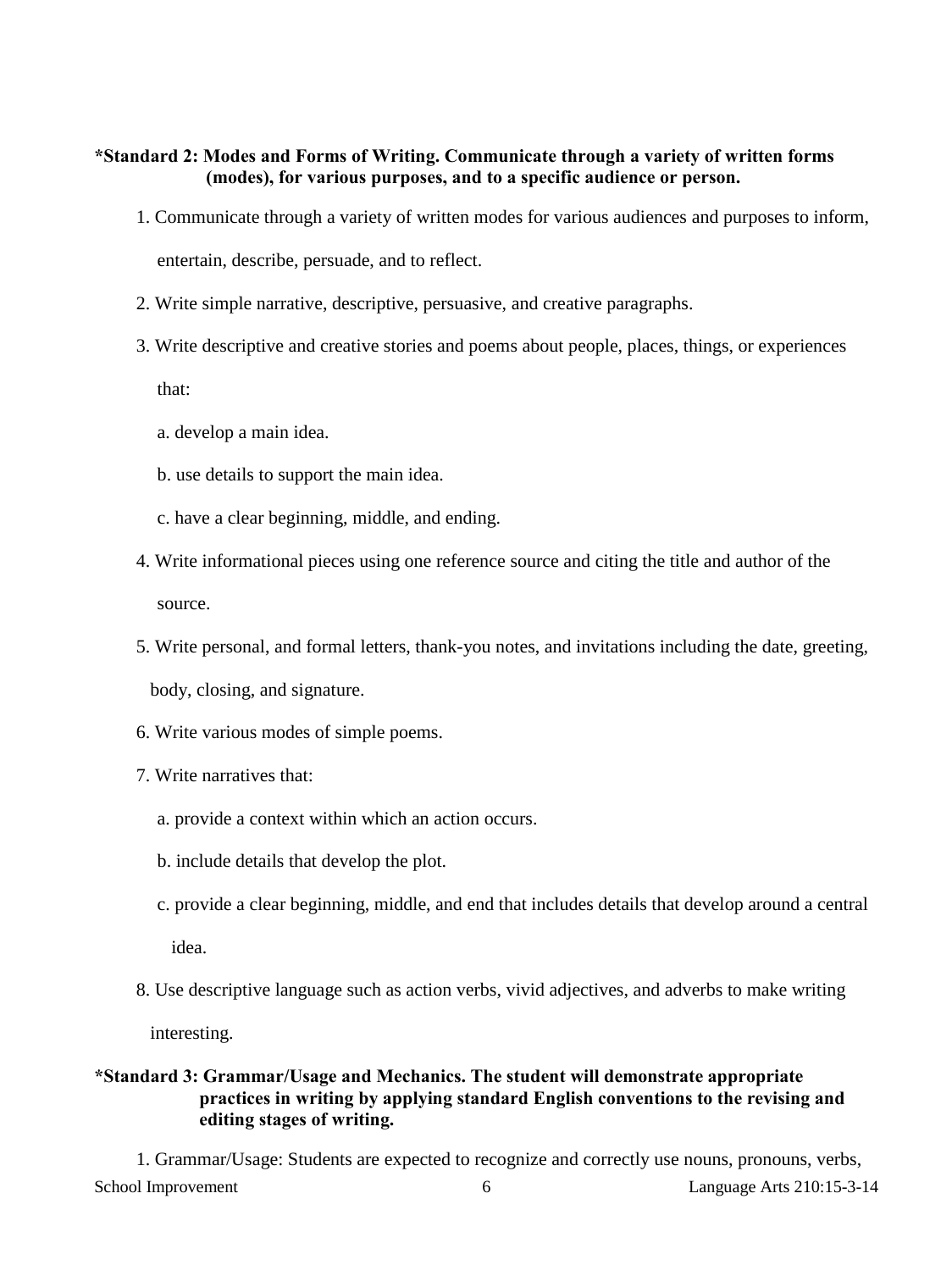adjectives, adverbs, conjunctions, and contractions in their writing.

- a. Singular, plural, and possessive forms of nouns
- b. Common and proper nouns
- c. Subjective (Nominative), objective, and possessive pronouns
- d. Present, past, and future tense verbs
- e. Regular, irregular, and helping (auxiliary) verbs
- f. Past participle of verbs
- g. Subject-verb agreement
- h. Positive, comparative, and superlative adjectives
- i. Time, place, and manner adverbs
- j. Coordinating conjunctions
- 2. Mechanics: Students are expected to demonstrate appropriate language mechanics in writing.
	- a. Correctly capitalize geographical names, holidays, dates, proper nouns, book titles, titles of respect, sentences, and quotations.
	- b. Correctly indent at the beginning of each paragraph.
	- c. Observe left and right hand margins.
- 3. Punctuation: Students are expected to demonstrate appropriate punctuation in writing.
	- a. Periods in abbreviations and sentence endings (terminal punctuation)
	- b. Question and exclamation marks
	- c. Commas in dates, addresses, locations, quotes, introductory words, words in a series, greetings, and closings in a letter
	- d. Apostrophes in contractions and possessives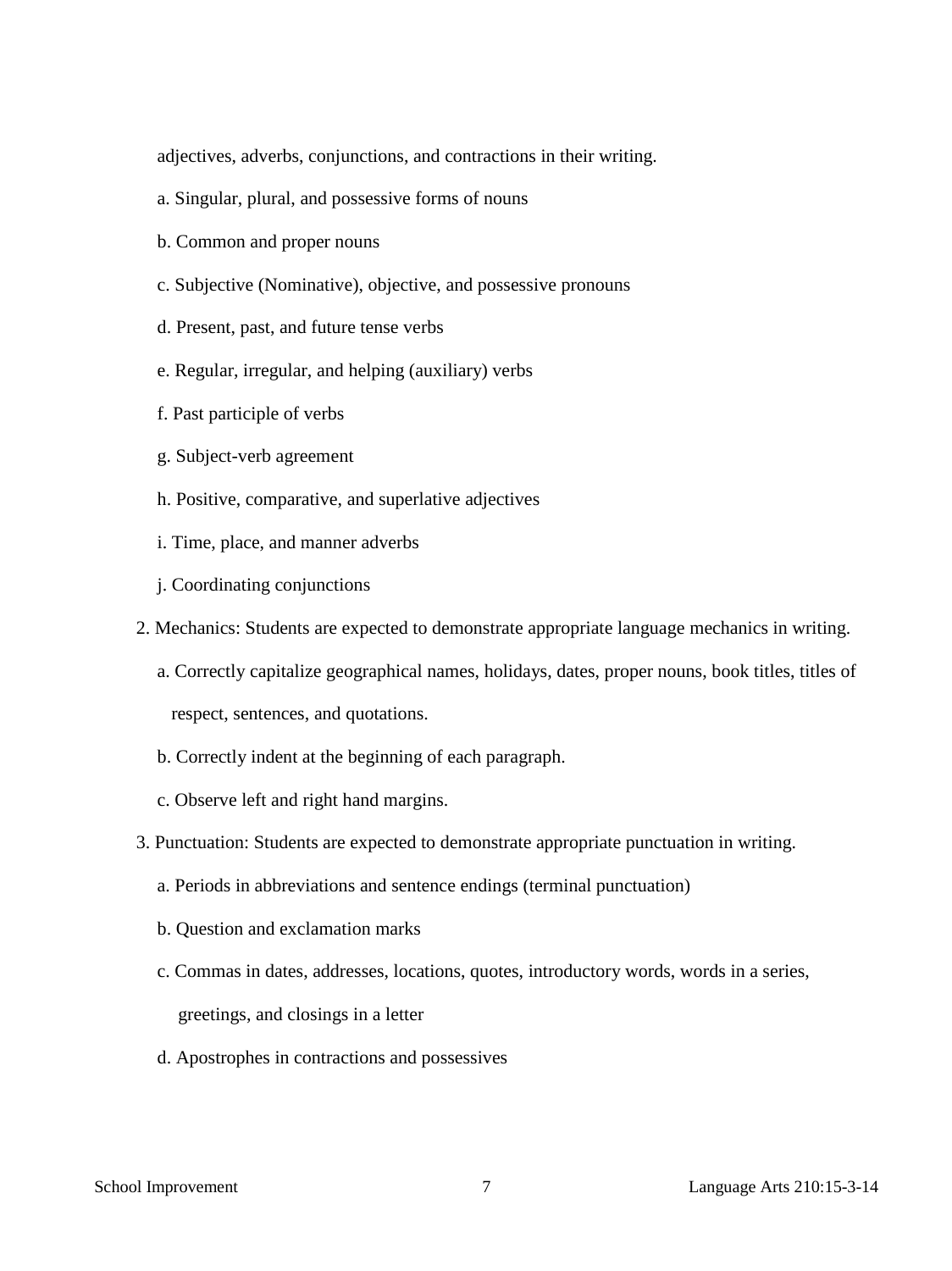- e. Colon in notation of time, formal letter writing, and the introduction of words or concepts in a series, (e.g., bring the following supplies: glue, paper, scissors, etc.)
- f. Quotation marks around direct quotations, the titles of individual poems, and short stories.
- 4. Sentence Structure: The student will demonstrate appropriate sentence structure in writing.
	- a. Correctly write the four basic kinds of sentences (declarative, exclamatory, imperative, and interrogative) with terminal punctuation.
	- b. Begin to use simple, compound, and complex sentences appropriately in writing.
- 5. Spelling: Students are expected to demonstrate appropriate application of spelling knowledge to the revising and editing stages of writing.
	- a. Demonstrate recall of spelling patterns (e.g., grapheme or blend), consonant doubling (e.g., bat + ed = batted), changing the ending of a word from  $-y$  to  $-i$ es when forming the plural (e.g., carry = carries), and common homophones (e.g., hair/hare).
	- b. Spell phonetically regular multisyllabic words, contractions, and compounds.
	- c. Increase the number of high frequency words spelled correctly.
	- d. Spell words ending in –tion and –sion correctly.
	- e. Use various sources of materials to check and correct spelling.
- 6. Handwriting: Students are expected to demonstrate appropriate handwriting in the writing process.
	- a. use handwriting/penmanship to copy and/or compose text using correct formation of letters.
	- b. use correct spacing of letters and words in manuscript and cursive writing.

# **Oral Language/Listening and Speaking: The student will demonstrate thinking skills in listening and speaking.**

#### **\*Standard 1: Listening: The student will listen for information and for pleasure.**

1. Listen critically for information and incorporate the information into other activities.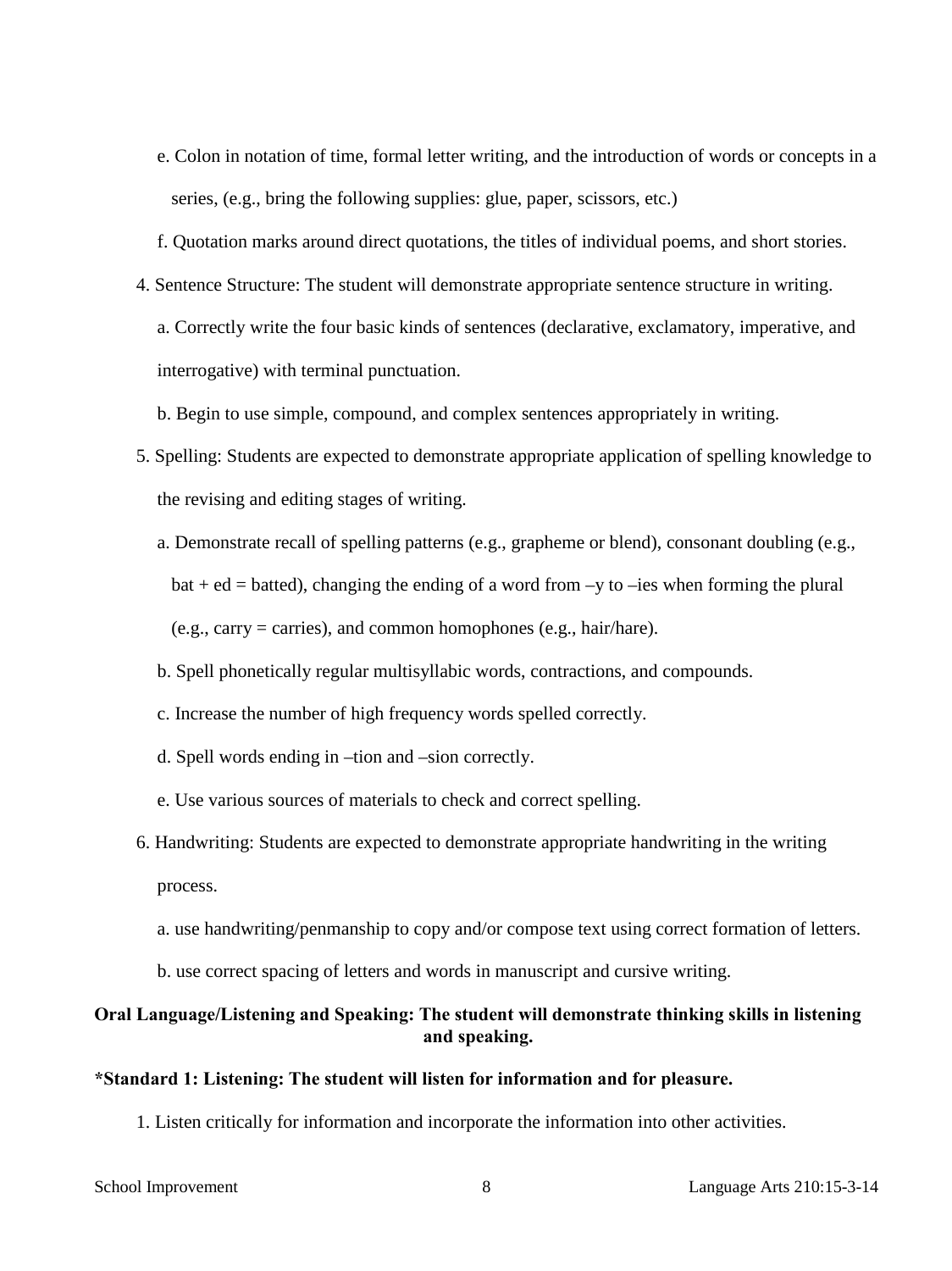2. Listen actively for pleasure and respond appropriately.

# **\*Standard 2: Speaking - The student will express ideas and opinions in group or individual situations.**

- 1. Speak articulately and audibly using appropriate grammar, enunciation, and volume.
- 2. Make brief narrative (story) presentations that:
	- a. provide a context for an event that is the subject of the presentation.
	- b. provide insight into why the selected event should be of interest to the audience.
	- c. include well-chosen details to develop characters, setting, and plot.
- 3. Plan and present dramatic interpretations of experiences, stories, poems, or plays.
- 4. Organize ideas chronologically (in the order they happened) or around major points of information.
- 5. Use clear and specific vocabulary to communicate ideas and establish the tone of the message.
- 6. Provide a clear beginning, middle, and end when making oral presentations and include details

that develop a central idea.

# **\*Standard 3: Group Interaction - The student will use effective communication strategies in pairs and small group context.**

- 1. Show respect and consideration for others in verbal and physical communication.
- 2. Demonstrate thinking skills in listening, speaking, reading, and writing. For example, students are expected to gather information, organize and analyze it, and generate a simple written or oral report.

**Visual Literacy: The student will interpret, evaluate, and compose visual messages.**

# **\*Standard 1: Interpret Meaning - The student will interpret and evaluate the various ways visual image-makers, including graphic artists, illustrators, and news photographers, represent meaning.**

1. Distinguish fact, opinion, and fiction in print and nonprint media in literature and advertising.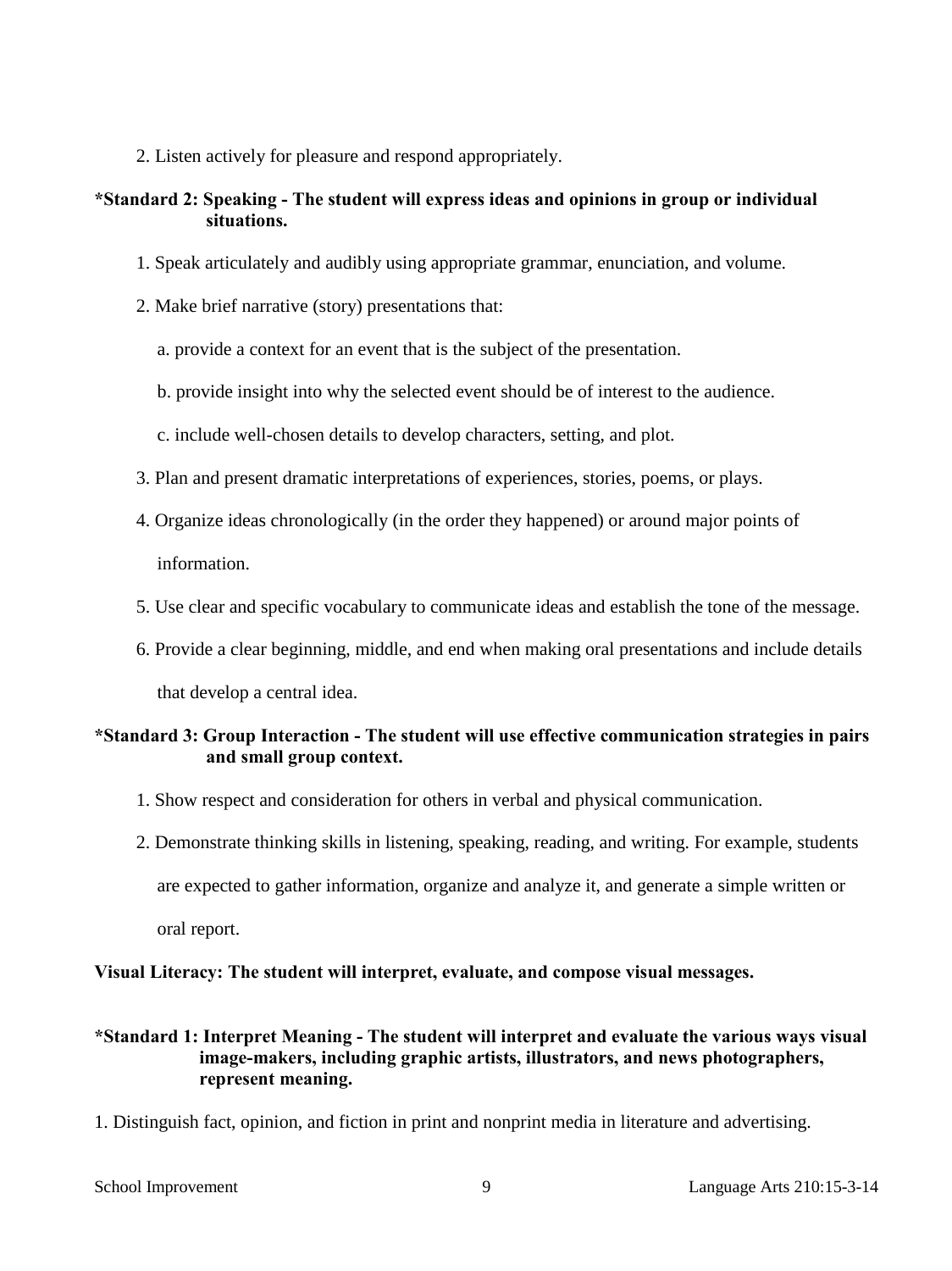2. Interpret and describe important events and ideas gathered from maps, charts and graphics.

# **\*Standard 2: Evaluate Media - The student will evaluate visual and electronic media, such as film, as they compare with print messages.**

- 1. Make connections between illustrations and print.
- 2. Interpret important events and ideas gathered from maps, charts, graphics, video segments, or technology presentations.
- 3. Listen to, view, or read stories which tell of characters in American and other cultures.

# **\*Standard 3: Compose Visual Messages - The student will create a visual message that effectively communicates an idea.**

Example: Create visual messages to communicate ideas (e.g., developing a product advertisement,

creating cartoons to share information, or designing book posters).

**Blueprints for each Criterion-Referenced Test reflect the degree of representation given on the** 

**test to each** *PASS* **standard and objective. To access the current blueprint (when available) go to** 

**the State Department of Education Web site at <http://sde.state.ok.us>, click on site index, then** 

**click "s" to go to student assessment, then click on "Student Tests & Materials" then scroll down** 

**to "alignment blueprints."**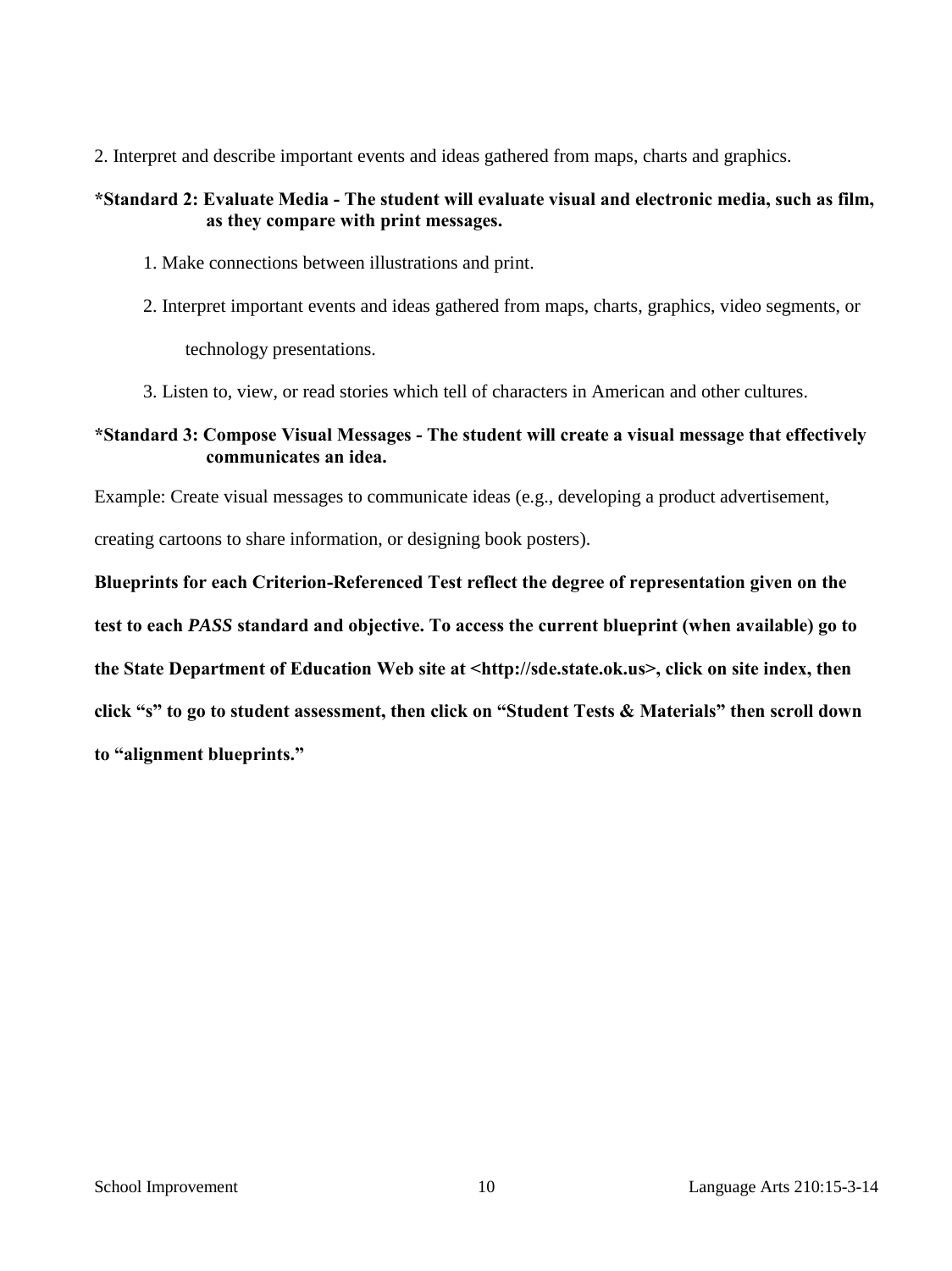## **MATHEMATICS**

## **OAC 210:15-3-40.2**

#### **PROCESS STANDARDS Grades 1-5**

The National Council of Teachers of Mathematics (NCTM) has identified five process standards: Problem Solving, Communication, Reasoning and Proof, Connections, and Representation. Using these processes students are actively involved in deepening mathematical understandings which lead to increasingly sophisticated abilities required to meet mathematical challenges. Following is an outline of the five process standards and associated objectives.

**NOTE:** When examples are given there is a progression in levels of difficulty from basic to more complex skills.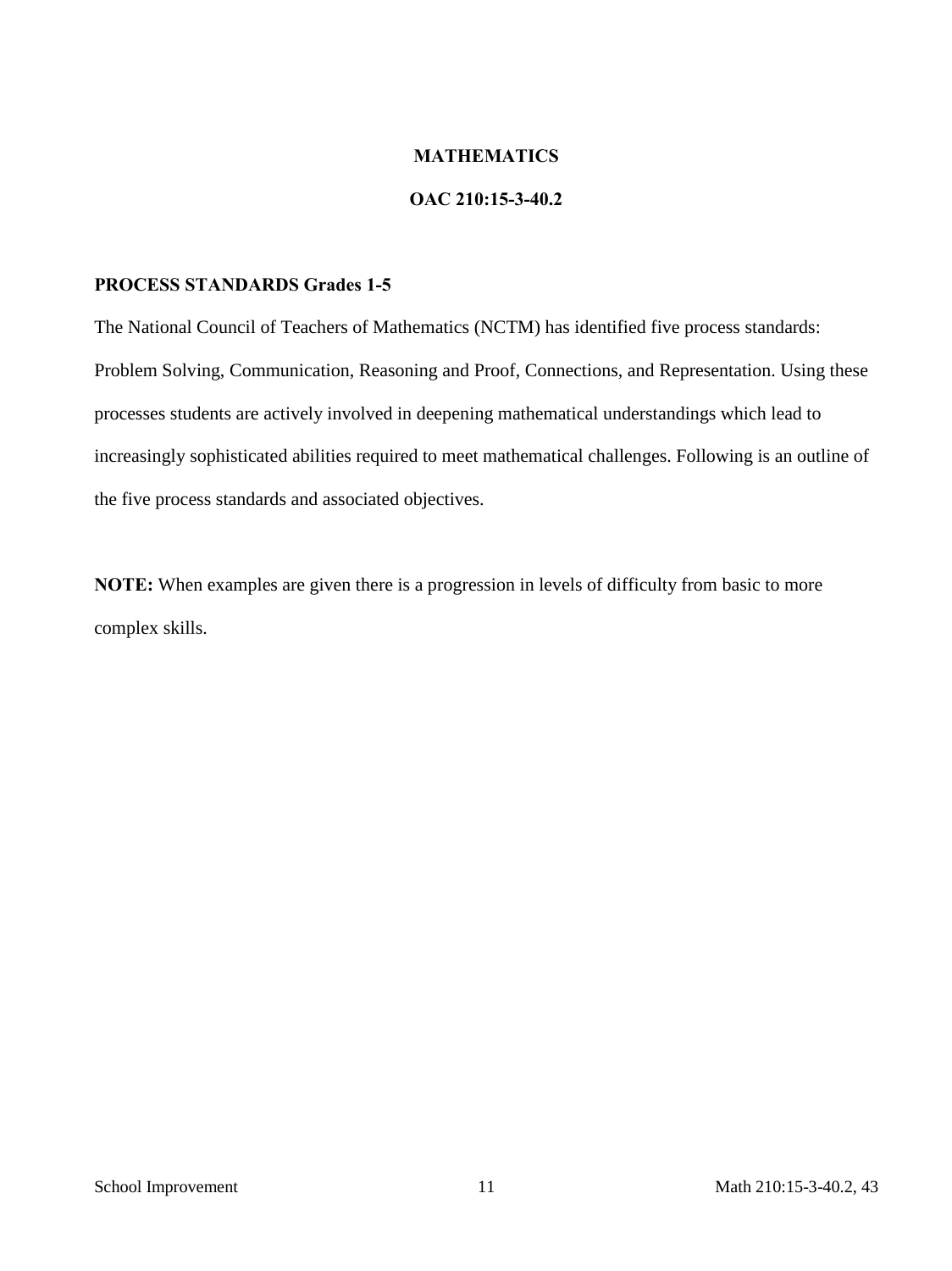#### **Process Standard 1: Problem Solving**

- 1. Use problem-solving approaches (e.g., act out situations, represent problems with drawings and lists, use concrete, pictorial, graphical, oral, written, and/or algebraic models, understand a problem, devise a plan, carry out the plan, look back).
- 2. Formulate problems from everyday and mathematical situations (e.g., how many forks are needed?, how many students are absent?, how can we share/divide these cookies?, how many different ways can we find to compare these fractions?).
- 3. Develop, test, and apply strategies to solve a variety of routine and non-routine problems (e.g., look for patterns, make a table, make a problem simpler, process of elimination, trial and error).
- 4. Verify and interpret results with respect to the original problem (e.g., students explain verbally why an answer makes sense, explain in a written format why an answer makes sense, verify the validity of each step taken to obtain a final result).
- 5. Distinguish between necessary and irrelevant information in solving problems (e.g., play games and discuss "best" clues, write riddles with sufficient information, identify unnecessary information in written story problems).

#### **Process Standard 2: Communication**

- 1. Express mathematical ideas coherently and clearly to peers, teachers, and others (e.g., with verbal ideas, models or manipulatives, pictures, or symbols).
- 2. Extend mathematical knowledge by considering the thinking and strategies of others (e.g., agree or disagree, rephrase another student's explanation, analyze another student's explanation).
- 3. Relate manipulatives, pictures, diagrams, and symbols to mathematical ideas.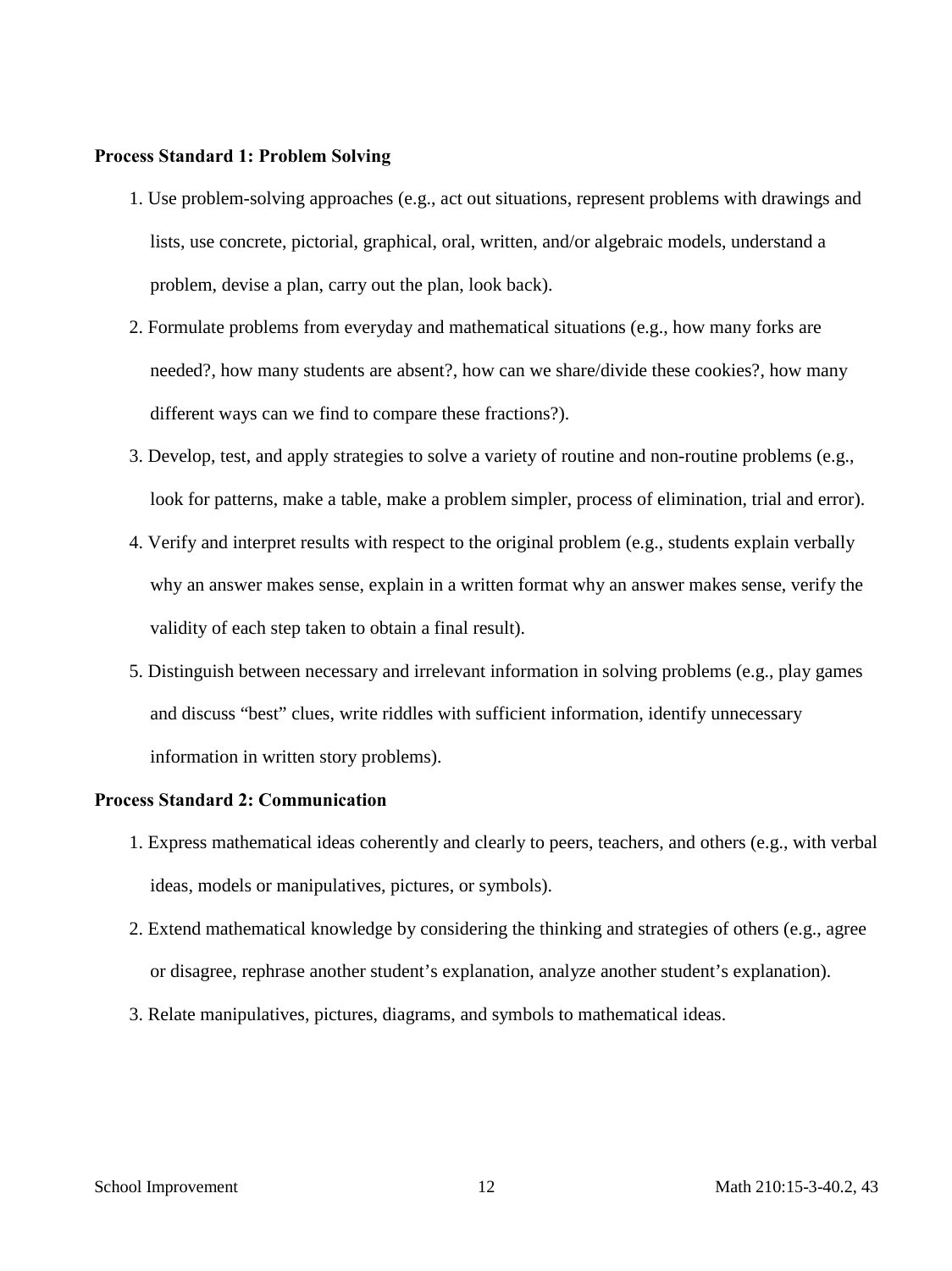4. Represent, discuss, write, and read mathematical ideas and concepts. Start by relating everyday language to mathematical language and symbols and progress toward the use of appropriate terminology (e.g., "add more" becomes "plus", "repeated addition" becomes "multiplication", "fair share" becomes "divide", "balance the equation" becomes "solve the equation").

#### **Process Standard 3: Reasoning**

- 1. Explain mathematical situations using patterns and relationships (e.g., identify patterns in situations, represent patterns in a variety of ways, extend patterns to connect with more general cases).
- 2. Demonstrate thinking processes using a variety of age-appropriate materials and reasoning processes (e.g., manipulatives, models, known facts, properties and relationships, inductive [specific to general], deductive [general to specific], spatial, proportional, logical reasoning ["and" "or" "not"] and recursive reasoning).
- 3. Make predictions and draw conclusions about mathematical ideas and concepts. Predictions become conjectures and conclusions become more logical as students mature mathematically.

## **Process Standard 4: Connections**

- 1. Relate various concrete and pictorial models of concepts and procedures to one another (e.g., use two colors of cubes to represent addition facts for the number 5, relate patterns on a hundreds chart to multiples, use base-10 blocks to represent decimals).
- 2. Link concepts to procedures and eventually to symbolic notation (e.g., represent actions like snap, clap, clap with symbols A B B, demonstrate 3 4 with a geometric array, divide a candy bar into 3 equal pieces that represent one piece as ).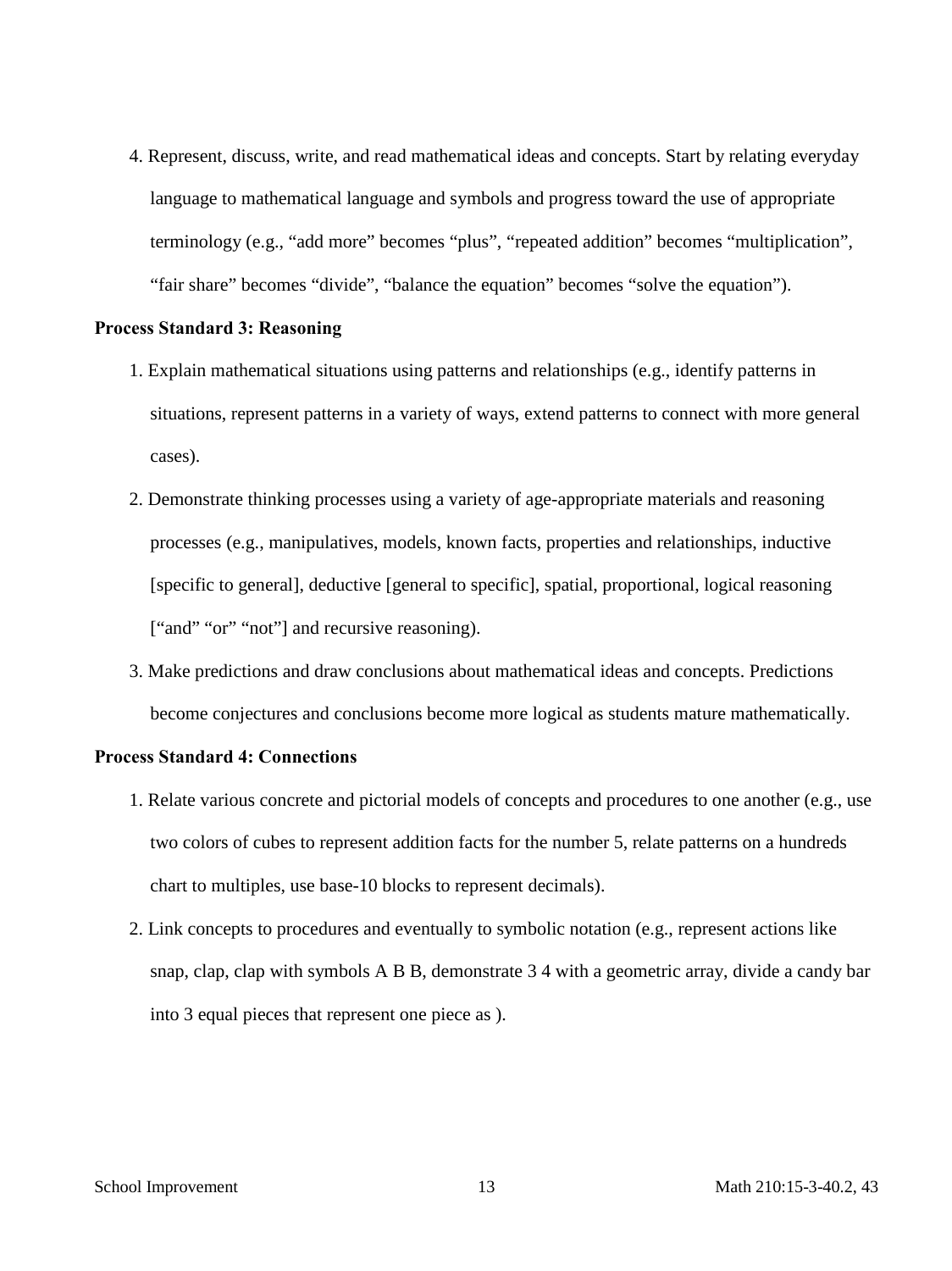- 3. Recognize relationships among different topics within mathematics (e.g., the length of an object can be represented by a number, multiplication facts can be modeled with geometric arrays, can be written as .5 and 50%).
- 4. Use mathematical strategies to solve problems that relate to other curriculum areas and the real world (e.g., use a timeline to sequence events, use symmetry in art work, explore fractions in quilt designs and to describe pizza slices).

## **Process Standard 5: Representation**

- 1. Create and use a variety of representations appropriately and with flexibility to organize, record, and communicate mathematical ideas (e.g., dramatizations, manipulatives, drawings, diagrams, tables, graphs, symbolic representations).
- 2. Use representations to model and interpret physical, social, and mathematical situations (e.g., counters, pictures, tally marks, number sentences, geometric models; translate between diagrams, tables, charts, graphs).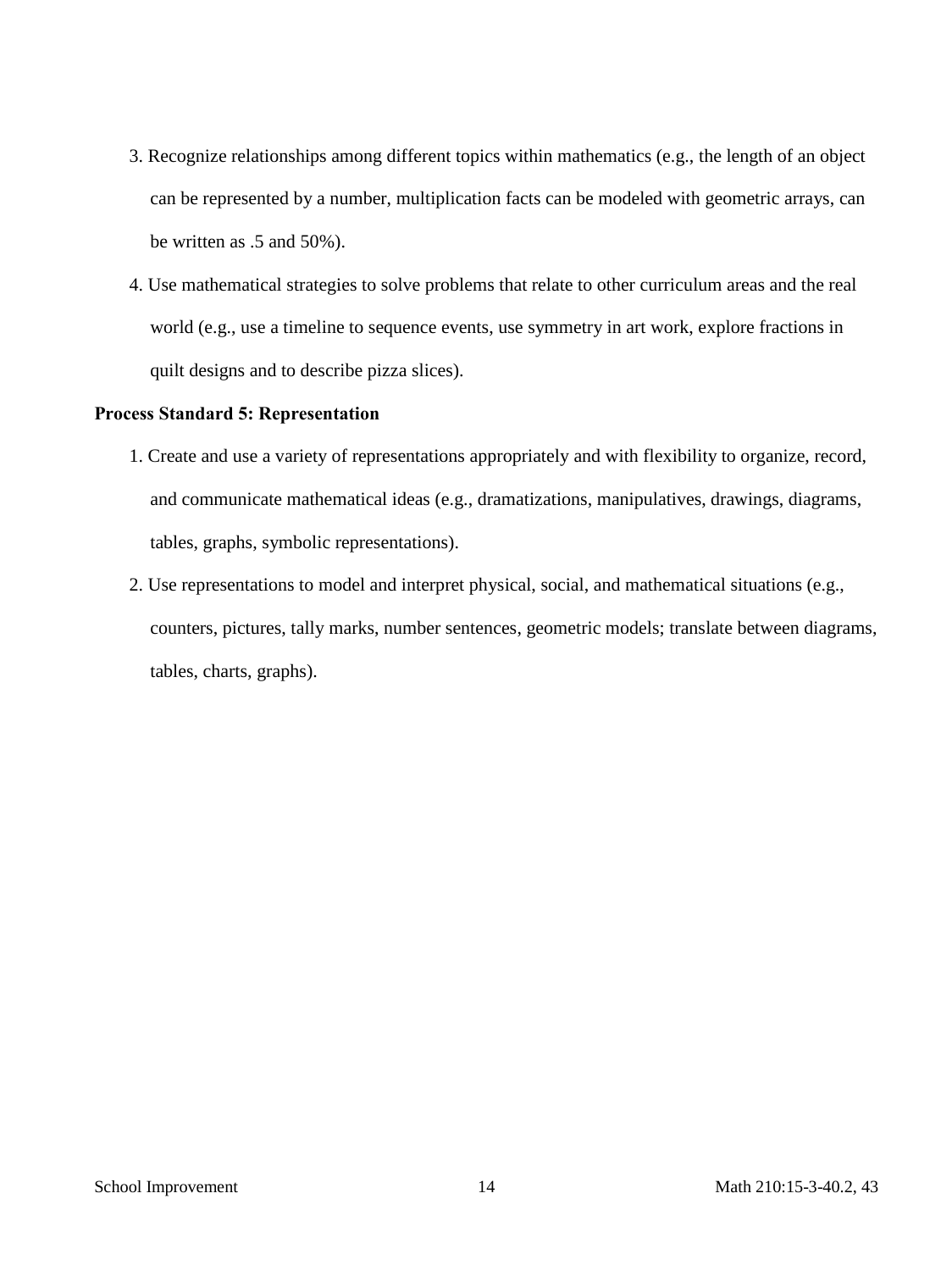#### **MATHEMATICS CONTENT STANDARDS - Grade 3**

## **OAC 210:15-3-43**

**Grade 3** The following concepts and skills should be mastered by all students upon completion of third grade. The **Major Concepts** should be taught in depth using a variety of methods, applications, and connections to other concepts when possible so that all students have accessibility to and an understanding of these concepts.

#### **MAJOR CONCEPTS**

- **Develop an understanding of multiplication and division and acquire strategies for basic multiplication facts and related division facts (fact families).**
- **Develop an understanding of fractional parts and fraction equivalence.**
- **Describe and analyze various properties of two-dimensional shapes.**

**Third Grade Suggested Materials Kit:** snap cubes, pattern blocks, 1-inch color tiles, centimeter grid paper, hundreds charts, children's books, links, rods, counters, beans, base-10 blocks, dominoes, calculators, geoboards, tangrams, attribute blocks, mirrors, flexible straws, egg cartons, containers, balance scales, rulers, tape measures, cups, spoons, coins, clocks, place value mats, graph mats

## **Standard 1: Algebraic Reasoning: Patterns and Relationships - The student will use a variety of problem-solving approaches to extend and create patterns.**

1. Describe (orally or in written form), create, extend and predict patterns in a variety of situations (e.g., 3, 6, 9, 12  $\dots$ , use a function machine to generate input and output values for a table, show multiplication patterns on a hundreds chart, determine a rule and generate additional pairs with

School Improvement 15 15 Math 210:15-3-40.2, 43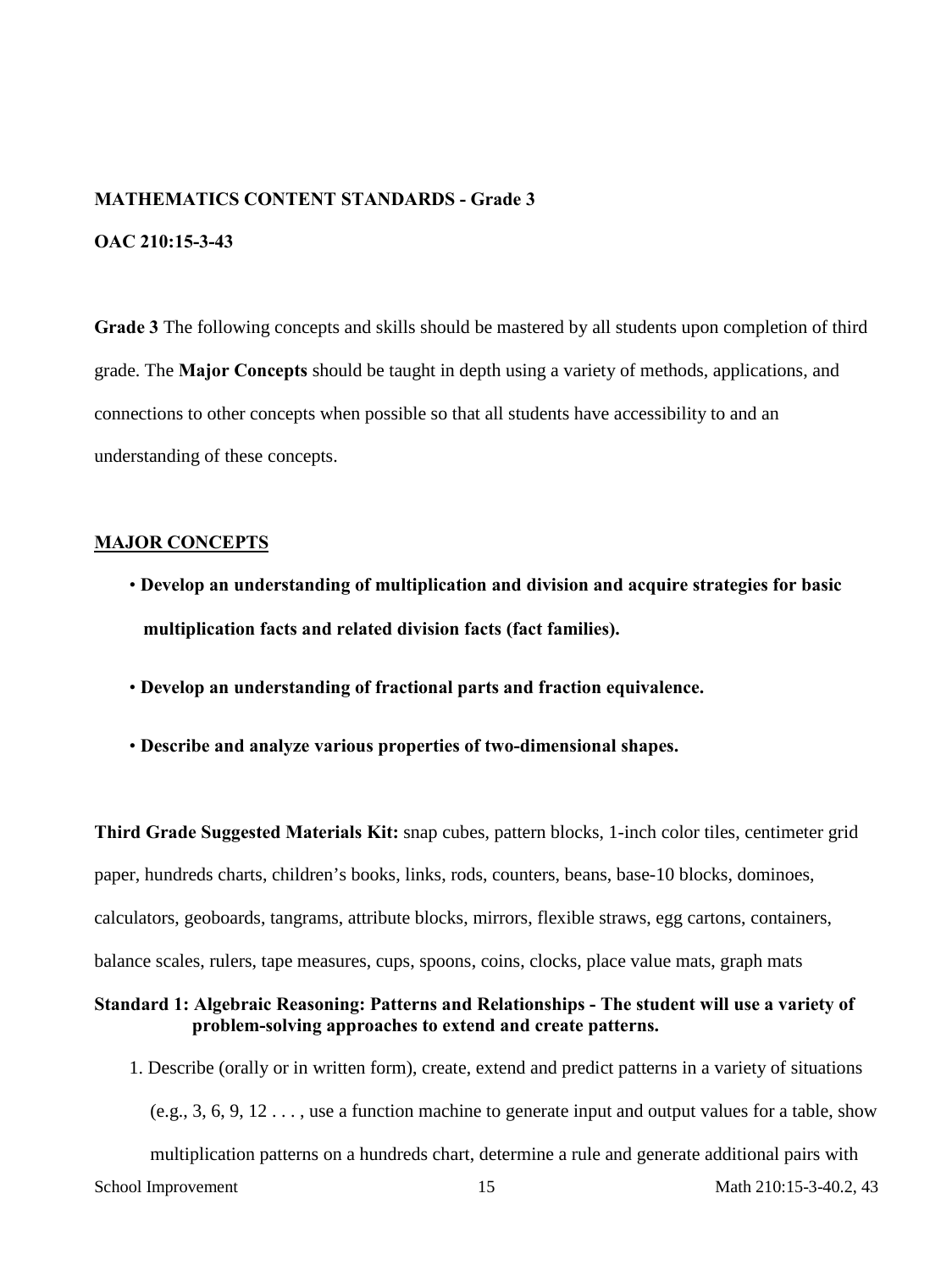the same relationship).

- 2. Find unknowns in simple arithmetic problems by solving open sentences (equations) and other problems involving addition, subtraction, and multiplication.
- 3. Recognize and apply the commutative and identity properties of multiplication using models and

manipulative to develop computational skills (e.g.,  $3 \cdot 5 = 5 \cdot 3$ ,  $7 \cdot 1 = 7$ ).

# **Standard 2: Number Sense and Operation – The student will use numbers and number relationships to acquire basic facts. The student will estimate and compute with whole numbers.**

- 1. Number Sense
	- a. Place Value
		- i. Model the concept of place value through 4 digits (e.g., base-10 blocks, bundles of 10s, place value mats).
		- ii. Read and write whole numbers up to 4 digits (e.g., expanded form, standard form).
	- b. Whole Numbers and Fractions
		- i. Compare and order whole numbers up to 4 digits.
		- ii. Create and compare physical and pictorial models of equivalent and nonequivalent fractions including halves, thirds, fourths, eighths, tenths, twelfths, and common percents (25%, 50%, 75%, 100%) (e.g., fraction circles, pictures, egg cartons, fraction strips, number lines).
- 2. Number Operations
	- a. Estimate and find the sum or difference (with and without regrouping) of 3- and 4-digit numbers using a variety of strategies to solve application problems.
	- b. Multiplication Concepts and Fact Families
		- i. Use physical models and a variety of multiplication algorithms to find the product of multiplication problems with one-digit multipliers.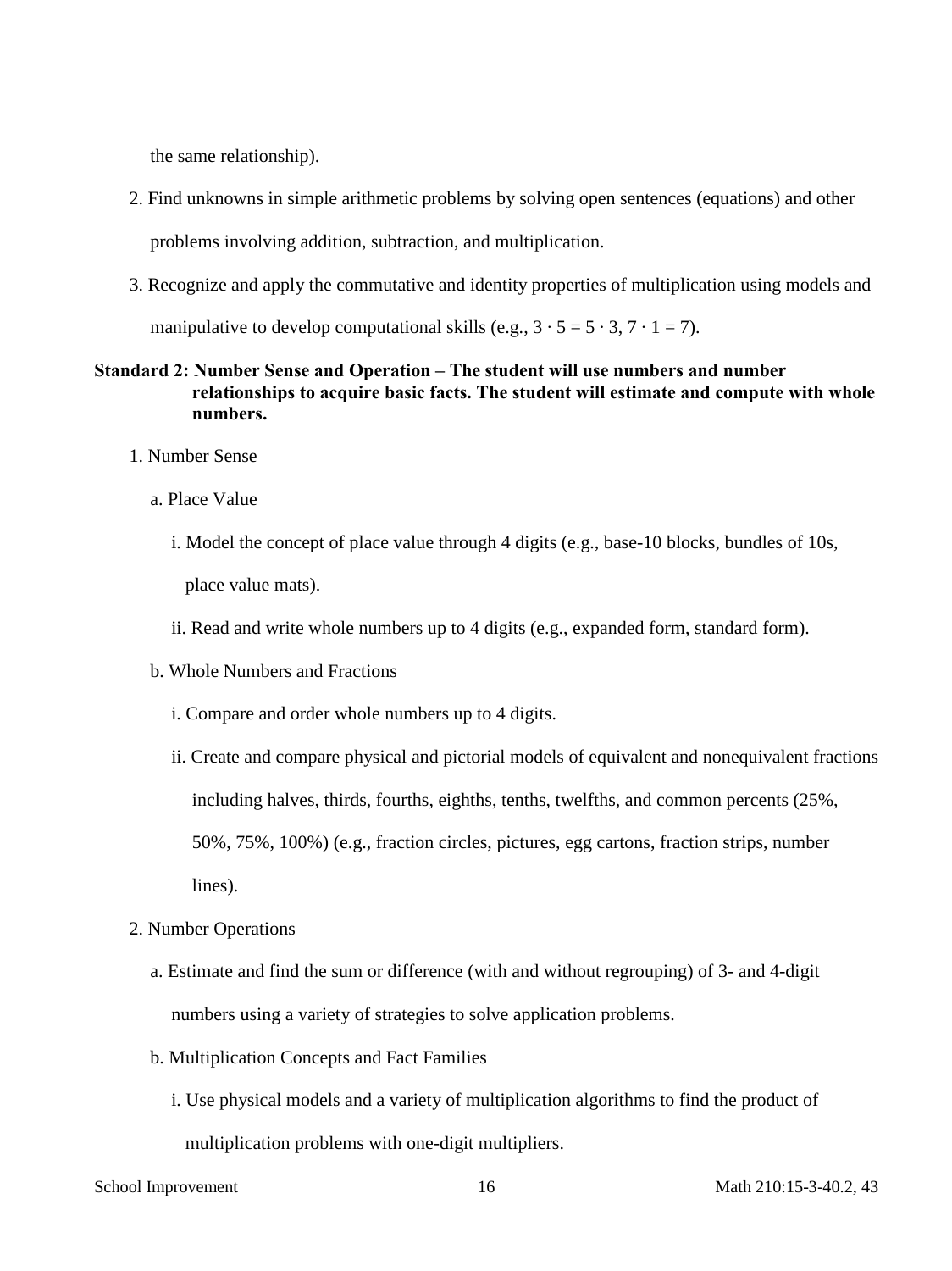- ii. Demonstrate fluency (memorize and apply) with basic multiplication facts up to  $10 \times 10$ and the associated division facts (e.g.,  $5 \times 6 = 30$  and  $30 \div 6 = 5$ ).
- iii. Estimate the product of 2-digit by 2-digit numbers by rounding to the nearest multiple of 10 to solve application problems.

## **Standard 3: Geometry - The student will use geometric properties and relationships to recognize and describe shapes.**

- 1. Identify and compare attributes of two- and three- dimensional shapes and develop vocabulary to describe the attributes (e.g., count the edges and faces of a cube, the radius is half of a circle, lines of symmetry).
- 2. Analyze the effects of combining and subdividing two- and three-dimensional figures (e.g., folding paper, tiling, nets, and rearranging pieces of solids).
- 3. Make and use coordinate systems to specify locations and shapes on a grid with ordered pairs and to describe paths from one point to another point on a grid.

#### **Standard 4: Measurement - The student will use appropriate units of measure to solve problems.**

- 1. Measurement
	- a. Choose an appropriate measurement instrument and measure the length of objects to the nearest inch or half-inch and the weight of objects to the nearest pound or ounce.
	- \*b. Choose an appropriate measurement instrument and measure the length of objects to the nearest meter or centimeter and the weight of objects to the nearest gram or kilogram.
	- c. Develop and use the concept of perimeter of different shapes to solve problems.
	- \*d. Develop and use strategies to choose an appropriate unit and measurement instrument to estimate measurements (e.g., use parts of the body as benchmarks for measuring length).
- 2. Time and Temperature
	- a. Solve simple addition problems with time (e.g., 15 minutes added to 1:10 p.m.).
-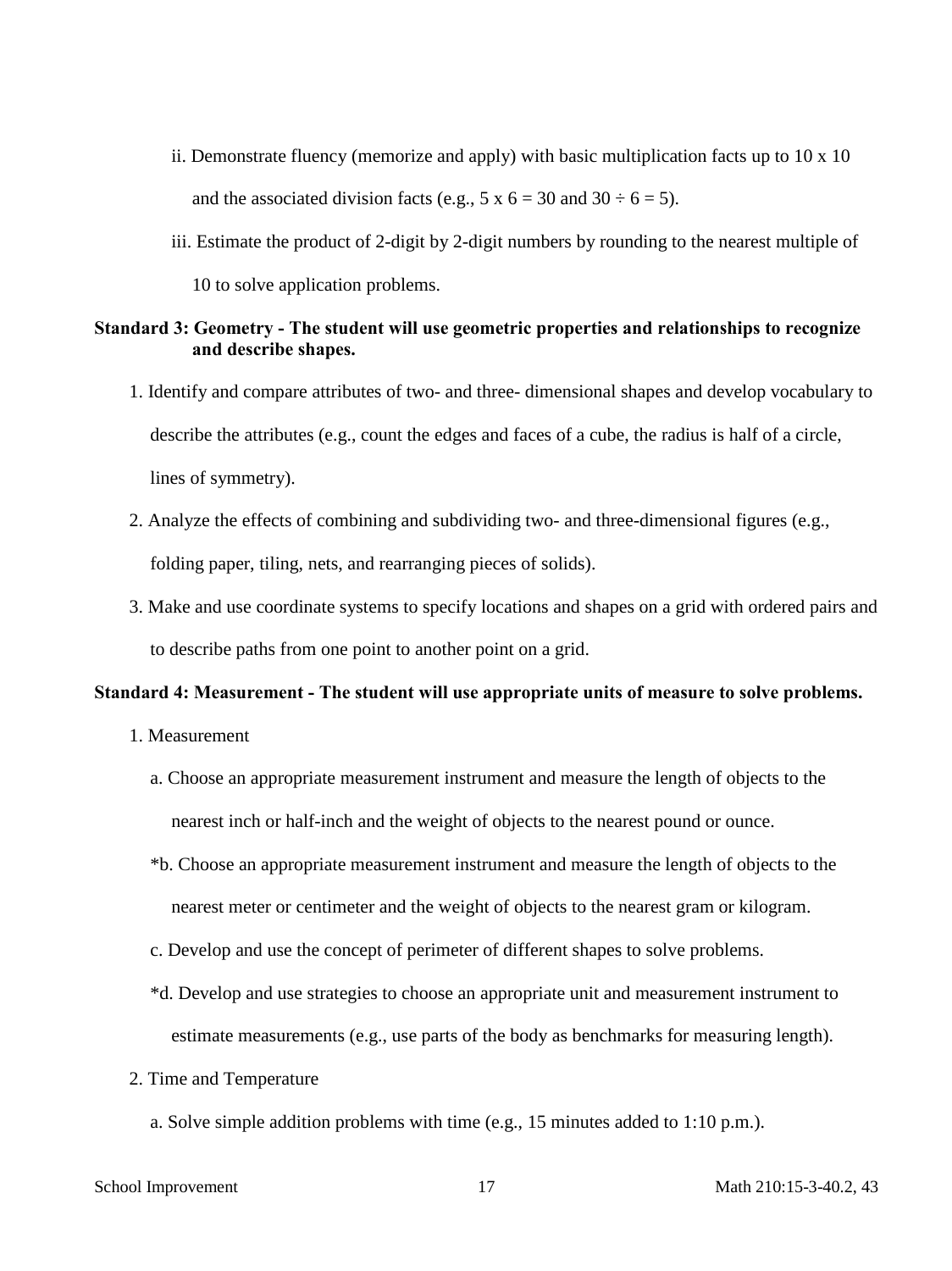- b. Tell time on a digital and analog clock to the nearest 5 minute.
- c. Read a thermometer and solve for temperature change.
- 3. Money: Determine the correct amount of change when a purchase is made with a five dollar bill.

## **Standard 5: Data Analysis - The student will demonstrate an understanding of collection, display, and interpretation of data and probability.**

- 1. Data Analysis
	- \*a. Pose questions, collect, record, and interpret data to help answer questions (e.g., which was the most popular booth at our carnival?).
	- b. Read graphs and charts, identify the main idea, draw conclusions, and make predictions based on the data (e.g., predict how many children will bring their lunch based on a menu).
	- c. Construct bar graphs, frequency tables, line graphs (plots), and pictographs with labels and a title from a set of data.
- 2. Probability: Describe the probability (more, less, or equally likely) of chance events.

**Blueprints for each Criterion-Referenced Test reflect the degree of representation given on the test to each** *PASS* **standard and objective. The item specifications give more specific information about content limits for each objective as well as sample items. To access the most current blueprints and item specifications available, go to the State Department of Education Web site at <http://sde.state.ok.us> then click on teacher icon/picture to get to the teacher resources page. From the teacher resources page, click on "Accountability and Assessment" to go to the assessment page and then click on "Oklahoma Core Curriculum Tests (OCCT)" on the menu on the left side of the screen.**

**Note:** Asterisks (\*) have been used to identify standards and objectives that must be assessed by the local school district. All other skills may be assessed by the Oklahoma School Testing Program (OSTP).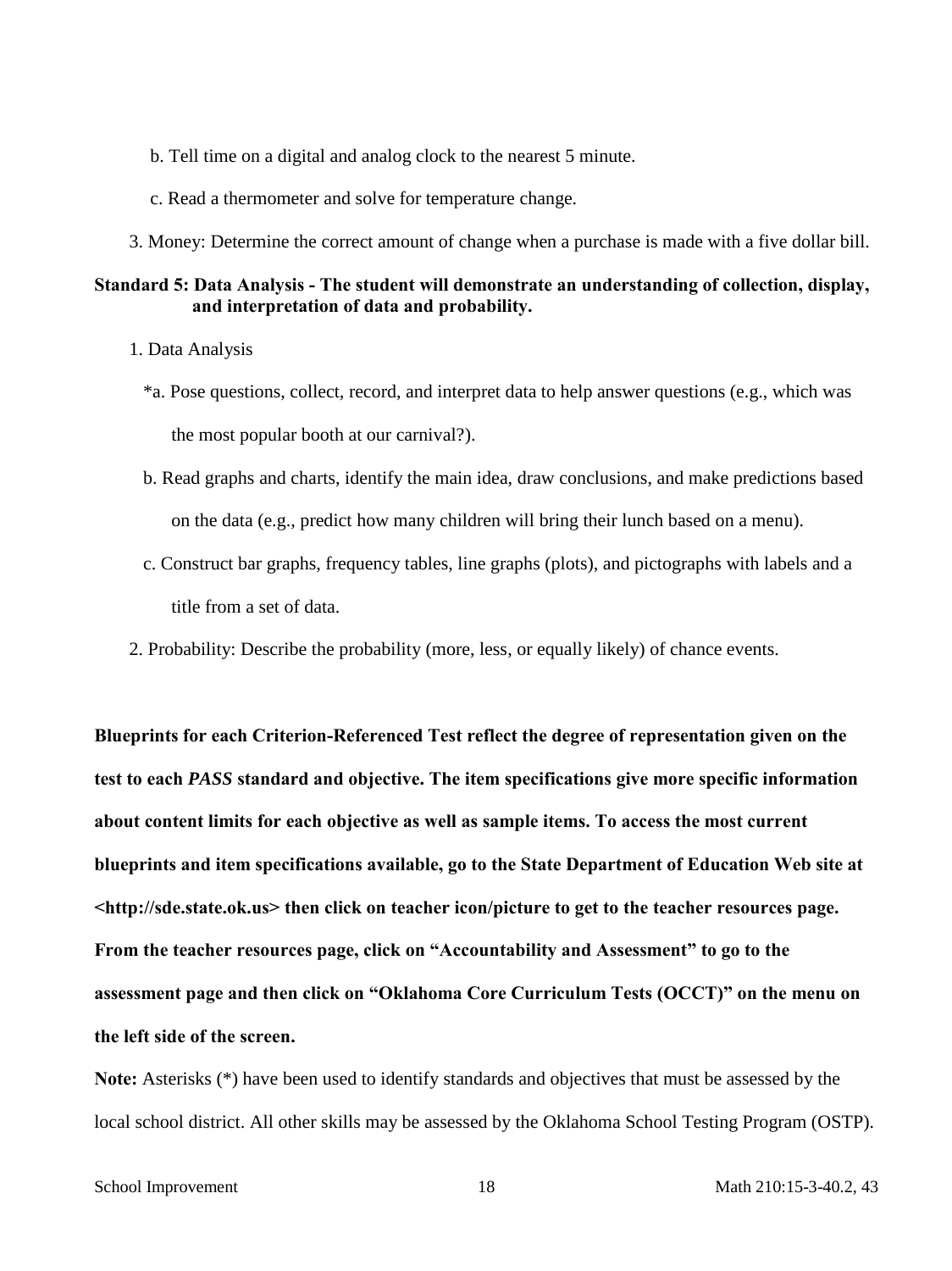# **SCIENCE**

# **OAC 210:15-3-73**

## **Standards for Inquiry, Physical, Life, and**

## **Earth/Space Science**

The *Priority Academic Student Skills (PASS)* should be taught by investigating broad concepts, and

principles of major themes in Physical, Life, and Earth/Space Sciences.

## **SCIENCE PROCESSES AND INQUIRY**

**Process Standard 1: Observe and Measure - Observing is the first action taken by the learner to acquire new information about an object, organism, or event. Opportunities for observation are developed through the use of a variety of scientific tools. Measurement allows observations to be quantified. The student will accomplish these objectives to meet this process standard.**

1. Observe and measure objects, organisms, and/or events using developmentally appropriate

International System of Units (SI) (i.e., meters, centimeters, grams, and degrees Celsius).

2. Compare and contrast similar and/or different characteristics in a given set of simple objects,

familiar organisms, and/or observable events.

## **Process Standard 2: Classify - Classifying establishes order. Objects, organisms, and events are classified based on similarities, differences, and interrelationships. The student will accomplish these objectives to meet this process standard.**

1. Classify a set of simple objects, familiar organisms, and/or observable events by observable

properties (e.g., graphic organizers t-charts, tables, and Venn diagrams).

2. Arrange simple objects, familiar organisms, and/or observable events in a serial order (e.g., least to greatest, order of steps, and smallest to largest).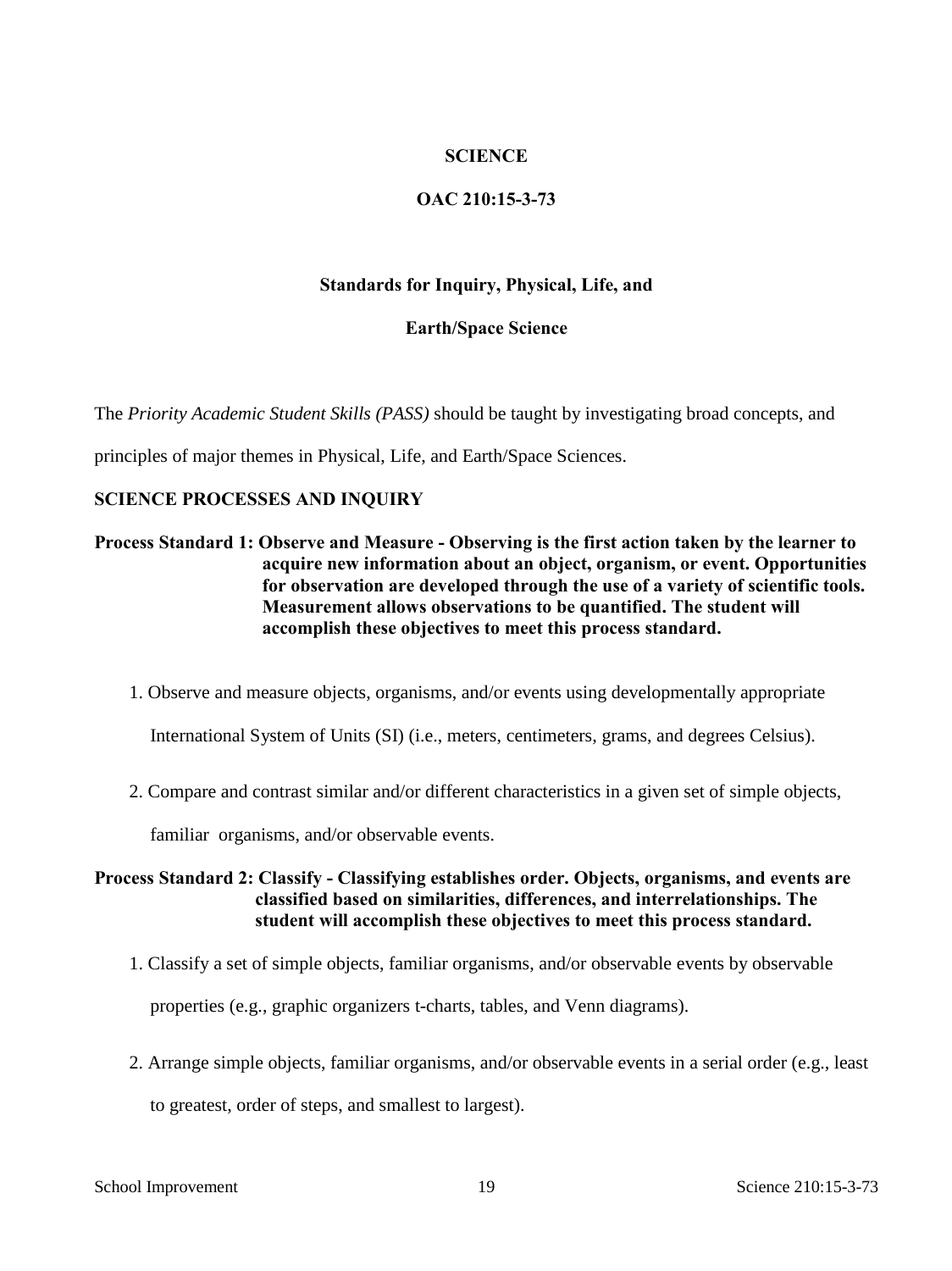**Process Standard 3: Experiment and Inquiry - Experimenting is a method of discovering information. It requires making observations and measurements to test ideas. Inquiry can be defined as the skills necessary to carry out the process of scientific or systemic thinking. In order for inquiry to occur, students must have the opportunity to ask a question, formulate a procedure, and observe phenomena. The student will accomplish these objectives to meet this process standard.**

\*1. Ask a question about objects, organisms, or events in the environment.

\*2. Plan and conduct a simple investigation.

\*3. Employ simple equipment and tools such as magnifiers, thermometers, and rulers to gather data.

4. Recognize potential hazards and practice safety procedures in all science activities.

# **Process Standard 4: Interpret and Communicate - Interpreting is the process of recognizing patterns in collected data by making inferences, predictions, or conclusions. Communicating is the process of describing, recording, and reporting experimental procedures and results to others. Communication may be oral, written, or mathematical and includes organizing ideas, using appropriate vocabulary, graphs, other visual representations, and mathematical equations. The student will accomplish these objectives to meet this process standard.**

1. Interpret tables, pictorial, and/or simple bar graphs.

- 2. Recognize and describe patterns, then make predictions based on patterns.
- \*3. Communicate the results of a simple investigation using drawings, tables, graphs, and/or written

and oral language.

## **PHYSICAL SCIENCE**

## **Standard 1: Properties of Objects and Materials - Describe characteristics of objects based on physical properties such as size, shape, color, or texture. Vibration of materials causes**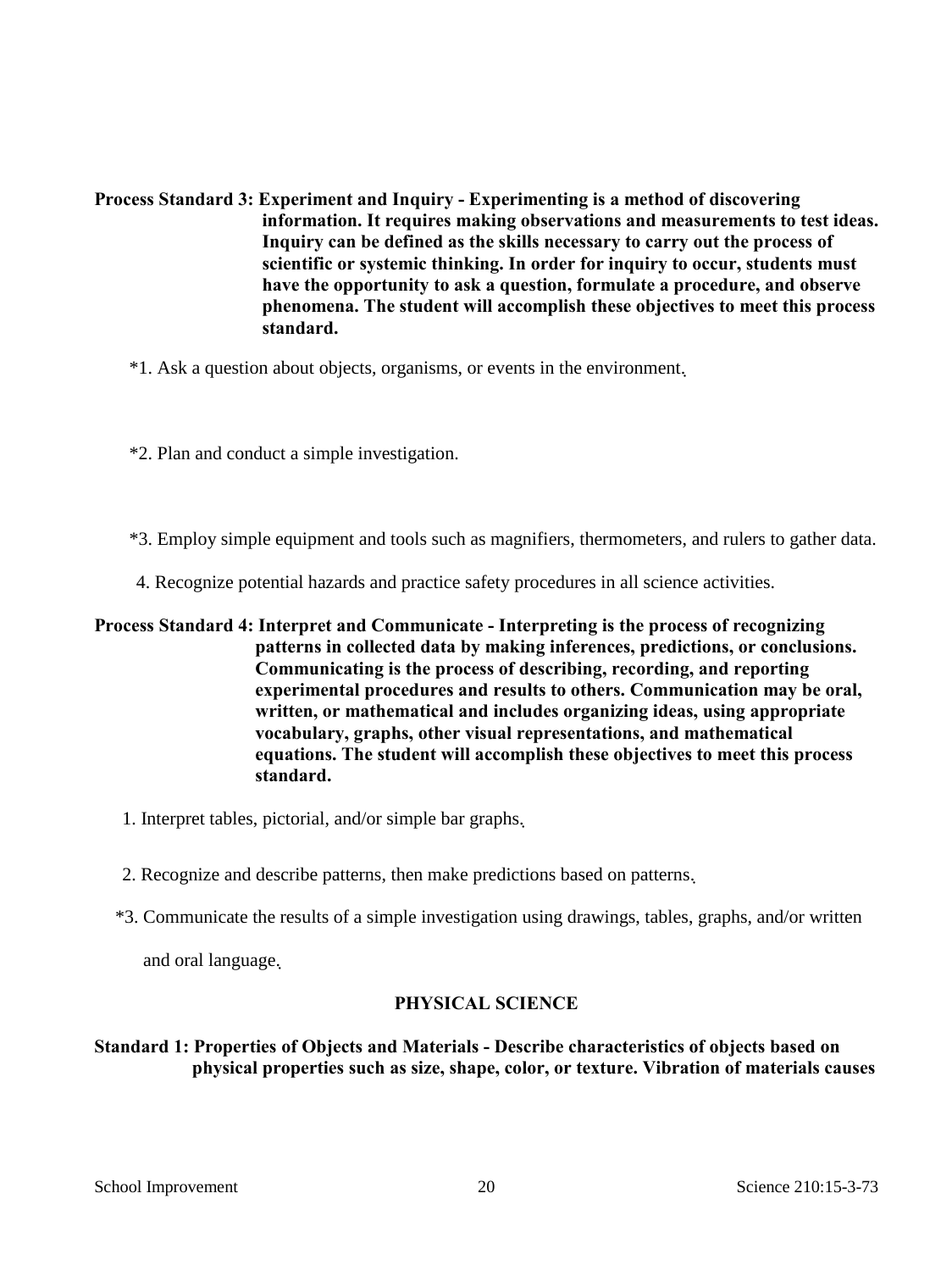# **sound. The student will engage in investigations that integrate the process standards and lead to the discovery of the following objectives:**

1. Objects can be described in terms of the materials of which they are made. Mixtures and

solutions can be separated (i.e., sand and marbles, salt and water).

- 2. Sound is produced by vibrations (i.e., pitch and loudness).
- 3. Sound travels through air, water, and/or solids.

## **LIFE SCIENCE**

# **Standard 2: Characteristics and Basic Needs of Organisms and Environments - All living things have structures that enable them to function in unique and specific ways to obtain food, reproduce, and survive. The student will engage in investigations that integrate the process standards and lead to the discovery of the following objectives:**

1. Plants and animals have features (i.e., breathing structures, limbs, skin covering, seed dispersal,

roots, stems, and leaves) that help them live in different environments such as air, water, or land.

2. Each plant or animal has different structures that serve different functions in growth and survival

(i.e., the way it moves, type of food it needs, and where it lives).

- 3. All animals depend on plants. Some animals eat plants for food. Other animals eat animals that eat the plants.
	- a. The primary source of energy in a food chain is the sun.
	- b. Animals can be classified by the type of food they eat.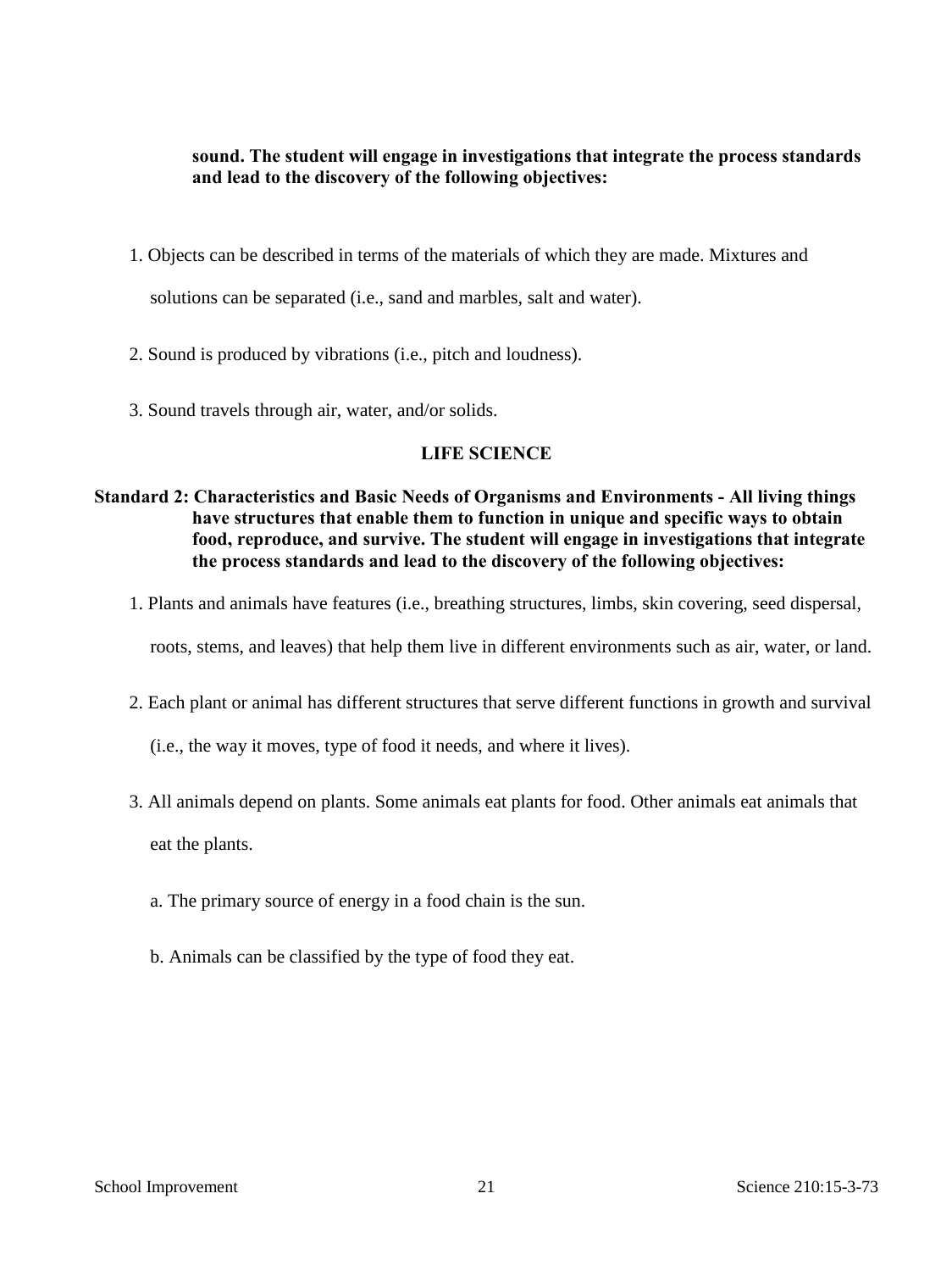# **EARTH/SPACE SCIENCE**

# **Standard 3: Properties of Earth Materials - Earth materials consist of rocks, soils, water, and air. The student will engage in investigations that integrate the process standards and lead to the discovery of the following objectives:**

- 1. Rocks and minerals have similarities and differences (i.e., size of particles, color pattern, and layering).
- 2. Soils have properties of color and texture, capacity to retain water, and ability to support the growth on many kinds of plants and animals, including those in our food supply.
- 3. Earth exerts a force called gravity which attracts objects, pulling them toward its center.

**\*\*** Approved by the Oklahoma State Board of Education on Thursday, March 24, 2011. Final approval pending by Oklahoma Governor and Legislature.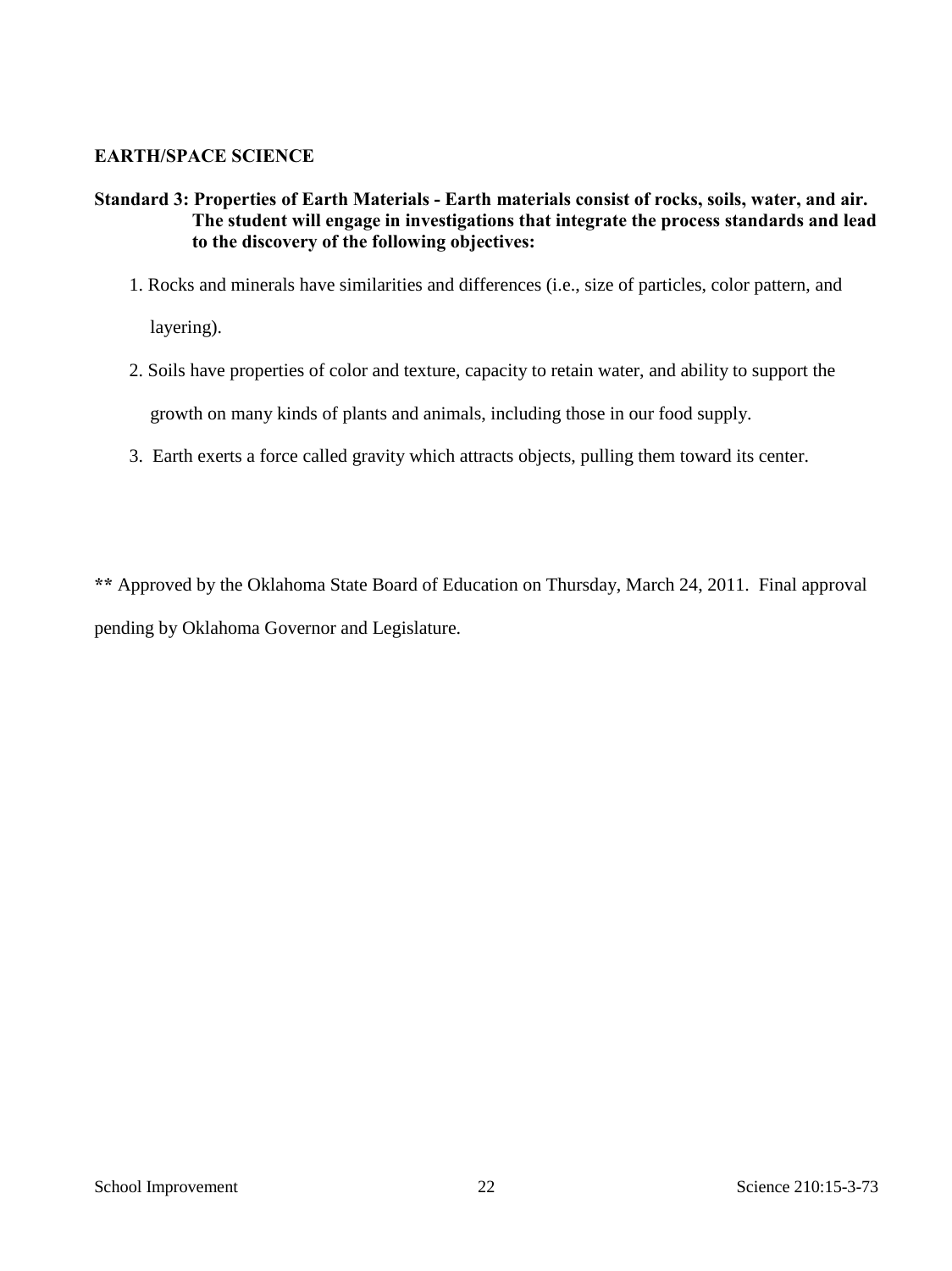#### **SOCIAL STUDIES**

#### **OAC 210:15-3-93**

The primary focus for first grade social studies deals with features of neighborhoods and communities as they relate to the social studies core curriculum disciplines of history, geography, civics, economics, and government. Familiarity with rather than mastery of these subjects is expected at this level. Many of these topics can be integrated into the study of other core curriculum areas and can be discussed in the context of children's literature.

#### **Standard 1. The student will develop and practice the process skills of social studies.**

- 1. Use information located in resources such as encyclopedias, timelines, visual images, atlases, maps, globes, and computer-based technologies.
- 2. Use children's literature to compare and contrast one's own neighborhood/ community to others.

#### **Standard 2: The student will examine neighborhoods/communities from a spatial perspective.**

- 1. Name, identify pictorial examples, and describe distinguishing features of the two basic areas in which people live: cities (urban) and the country (rural).
- 2. Place objects (e.g., on a map, on the wall, or in the classroom) and describe their locations using near/far, up/down, left/right, above/below and in front of/behind.
- 3. Construct individually and with other students maps with the cardinal directions (north  $= N$ , south  $= S$ , east  $= E$ , west  $= W$ ) indicated, and identify locations on the map (e.g., school, playground, and classroom).
- 4. Locate the local neighborhood, community, the United States, bodies of water, and land masses (e.g., the four oceans and seven continents) using maps and globes.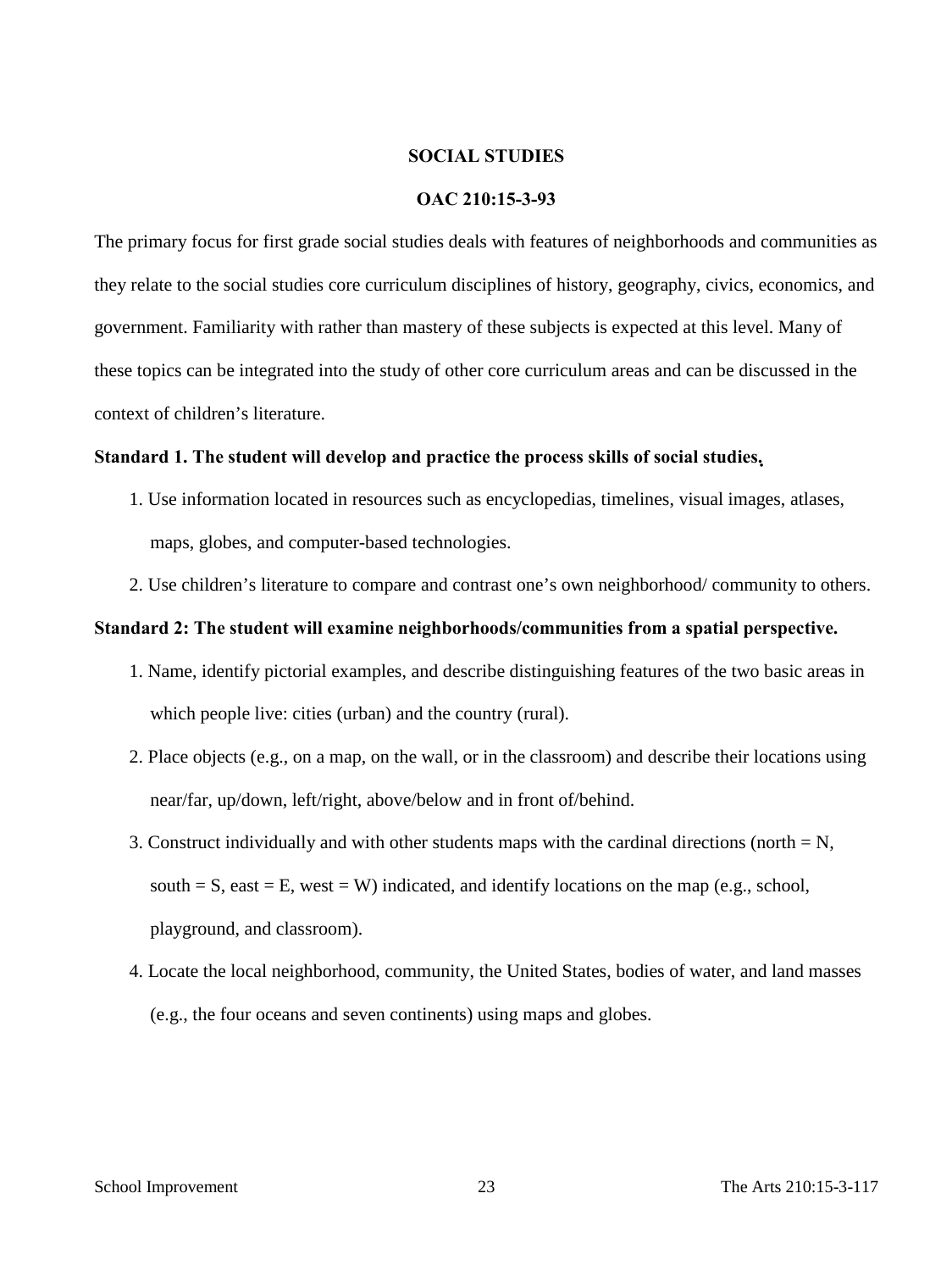5. Describe events and tell whether they belong in the past, present or future (e.g., place representations of events such as pictures, words, or phrases on a simple past, present, future timeline).

#### **Standard 3: The student will analyze the human characteristics of communities.**

- 1. Identify how choices in behavior and action are related to consequences and have an impact upon the student himself/herself and others.
- 2. Recognize and learn about patriotic traditions and activities (e.g., the reciting of the Pledge of Allegiance and the singing of the "Star-Spangled Banner").
- 3. Identify traditionally patriotic symbols associated with the United States (e.g., the flag, the bald eagle, and monuments).
- 4. Identify and write the names of the school, town/city, state, and nation.
- 5. Identify the events and people associated with commemorative holidays, such as Flag Day,

Independence Day, Labor Day, Veterans Day, and Thanksgiving.

# **Standard 4: The student will examine the interaction of the environment and the people of a community.**

- 1. Identify the three basic needs of all people: food, clothing, shelter.
- 2. Recognize that people in different parts of the world eat different foods, dress differently, speak different languages, and live in different kinds of "houses" (e.g., read and discuss children's literature that has characters and settings in other countries).
- 3. Describe the impact of physical changes, such as seasons, on people in the neighborhood /community (e.g., how seasons affect what people eat and wear).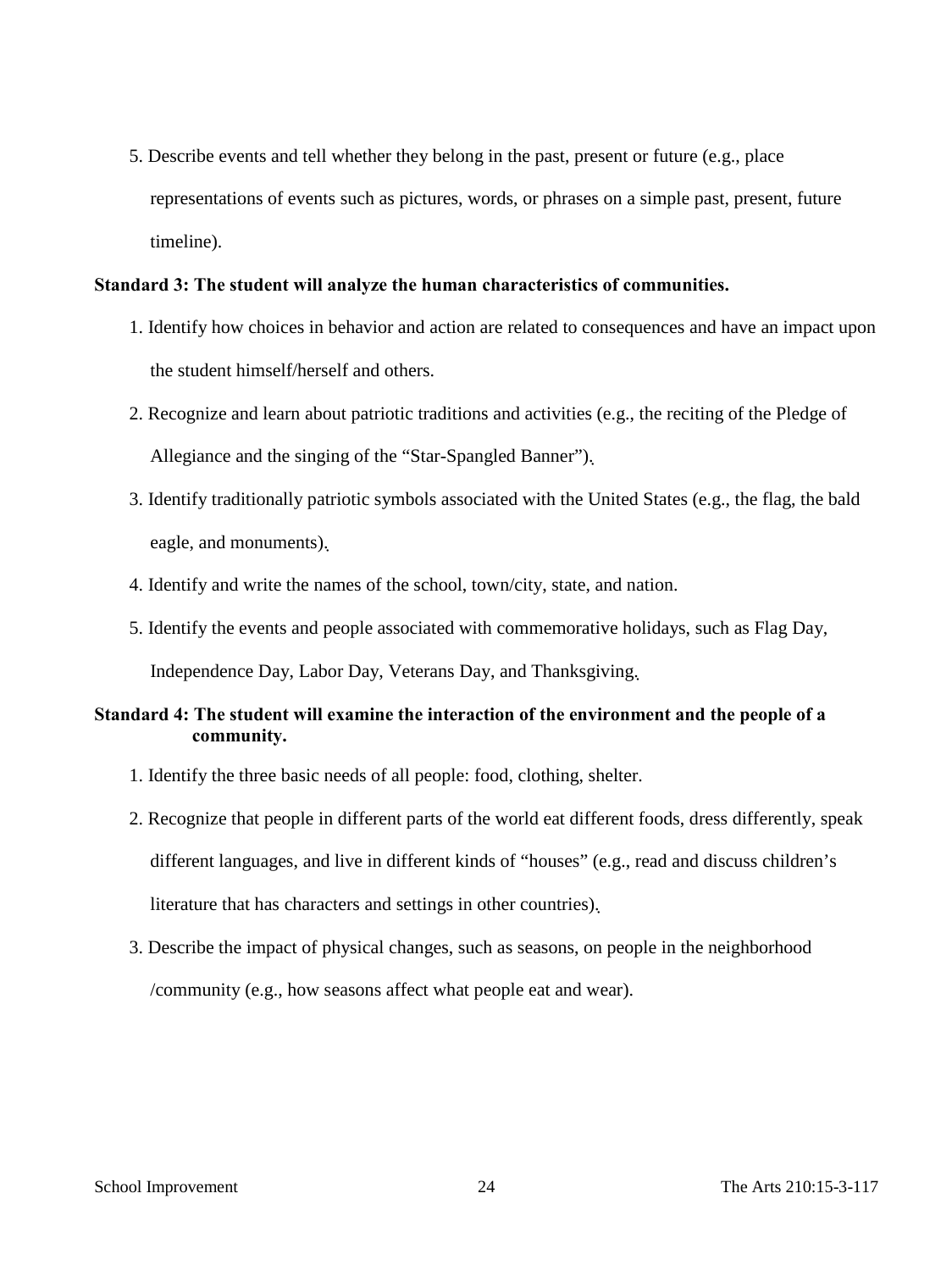## **Standard 5: The student will understand basic economic elements found in communities.**

- 1. Describe how people get their basic needs of food, clothing, and shelter (e.g., make/grow their own, trade with others for what they need, and earn money to buy the things they need).
- 2. Identify ways people in the neighborhood / community earn money (e.g., match pictures or simple descriptions of work people do with the names of the jobs).

**NOTE:** Asterisks (\*) have been used to identify standards and objectives that must be assessed by the local school district. All other skills may be assessed by the Oklahoma School Testing Program (OSTP). Book icons  $\Box$  identify Information Literacy skills. Students are best served when these are taught in collaboration and cooperation between the classroom teacher and the library media specialist.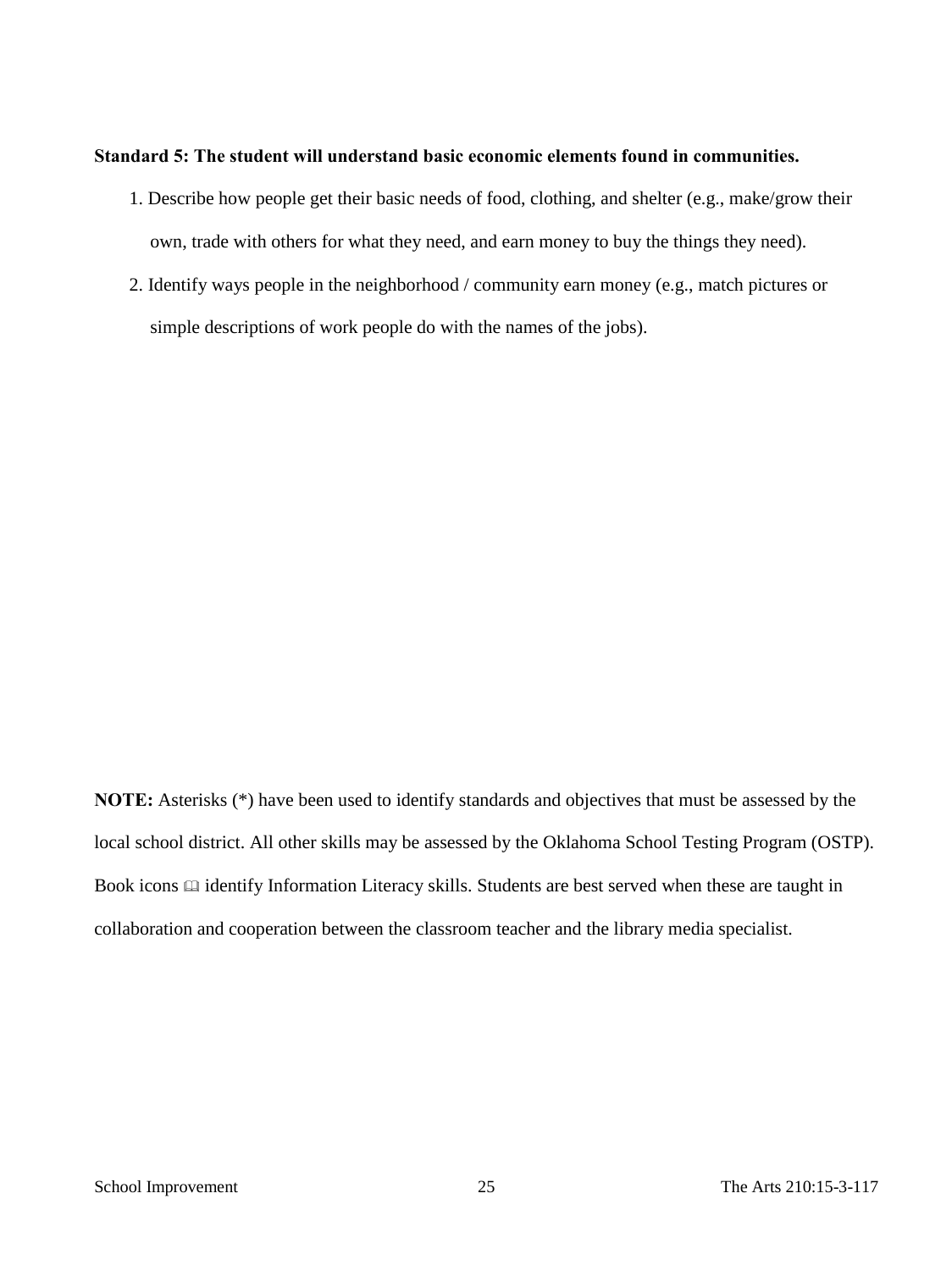#### **THE ARTS**

## **OAC 210:15-3-117**

## **VISUAL ART**

# **Standard 1: Language of Visual Art - The student will identify visual art terms (e.g., collage, design, original, portrait, paint, subject).**

- 1. Use appropriate art vocabulary.
- 2. Name, describe, and understand the elements of art: line, color, form, shape, texture, value and

space.

3. Name, describe, and understand the principles of design: rhythm, balance, contrast, movement,

center of interest (emphasis) and repetition.

4. Use the elements of art and principals of design to express original ideas.

# **Standard 2: Visual Art History and Culture - The student will recognize the development of visual art from an historical and cultural perspective.**

- 1. Understand that art reflects and describes the culture of its origin.
- 2. Identify connections between different styles of visual art and other art disciplines.
- 3. Identify specific works of art produced by artists including European, American, Native

American, African American, Hispanic, and Asian art produced at different times and places.

 $\Box$ 

## **Standard 3: Visual Art Expression - The student will observe, select, and utilize a variety of ideas and subject matter in creating original works of visual art.**

- 1. Experiment in color mixing with various media.
- 2. Use a variety of subjects, basic media and techniques in making original art including drawing,

painting, weaving, sculpture, printmaking, and ceramics.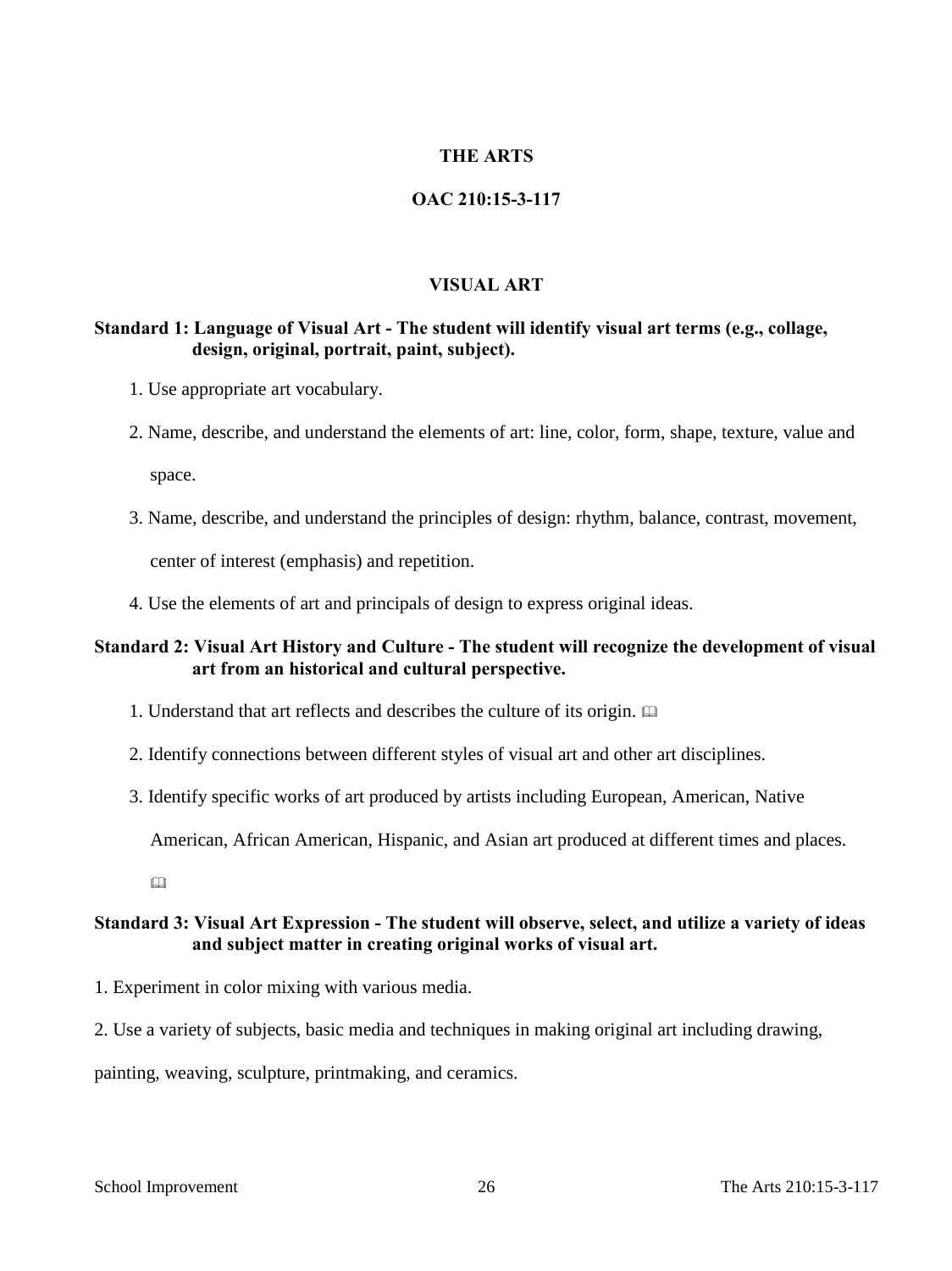- 3. Demonstrate understanding and knowledge of composition using the elements of art and principles of design.
- 4. Use art media and tools in a safe and responsible manner.

# **Standard 4: Visual Art Appreciation - The student will appreciate visual art as a vehicle of human expression.**

- 1. Demonstrate appropriate behavior while attending a visual art exhibition in a museum or art gallery.
- 2. Demonstrate respect for personal artwork and the artwork of others.
- 3. Demonstrate thoughtfulness and care in completion of artworks.

**NOTE:** Book icons **a** identify Information Literacy skills. Students are best served when these are taught in collaboration and cooperation between the classroom teacher and the library media specialist.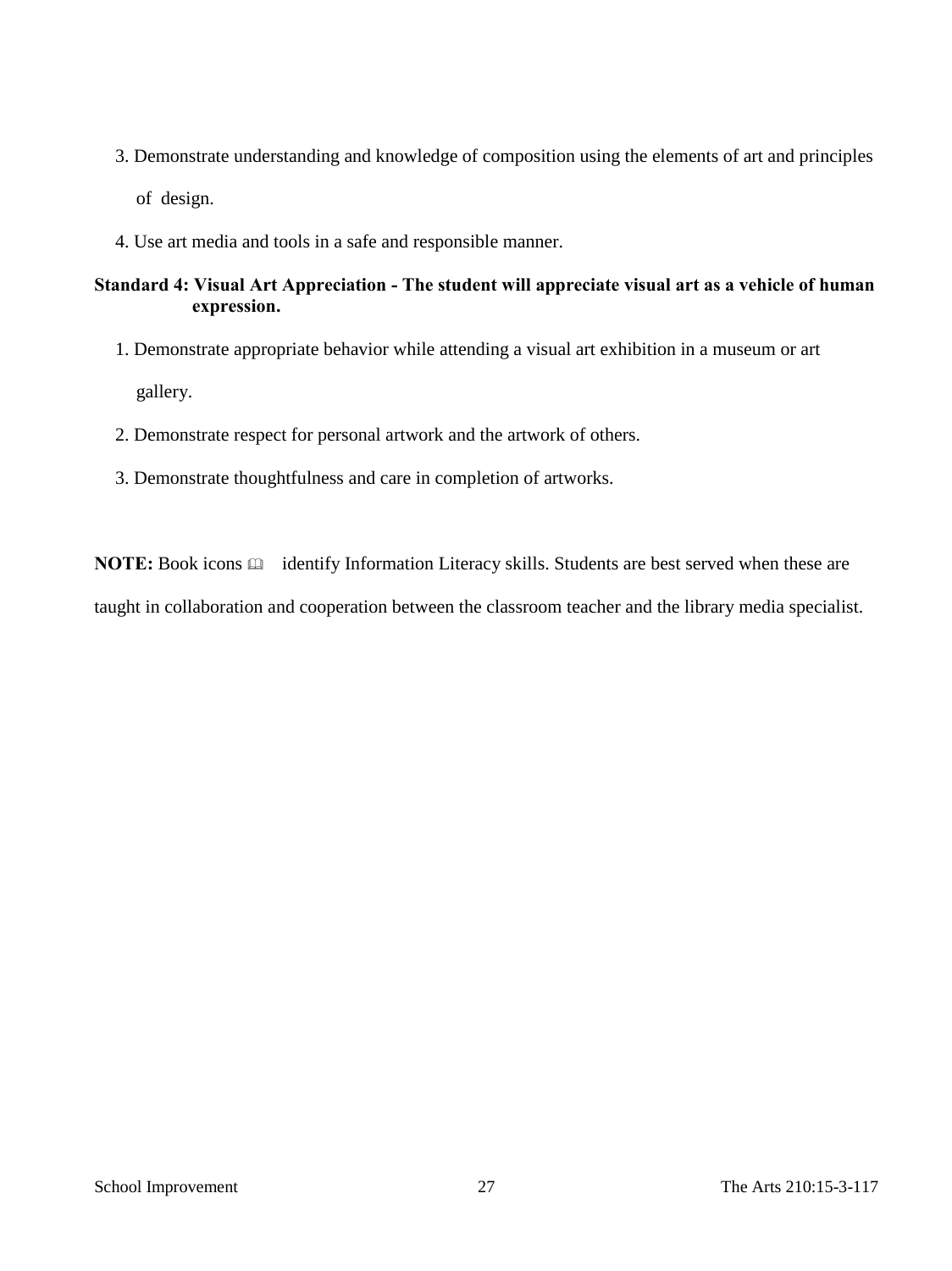#### **GENERAL MUSIC**

#### **Standard 1: Language of Music - The student will read, notate and interpret music.**

- 1. Identify the elements of music:
	- a. Melody (steps, wide and narrow leaps, and repeated tones, melody patterns, high and low pitches, melodic contour, same, different and similar phrases).
	- b. Rhythm (strong and weak beats, steady beat, silent beat, meter in 2/4, 3/4 and 4/4, dotted rhythms). c. Harmony (chordal harmony, chord changes, ostinato patterns, countermelody, rounds).
	- d. Form (introduction, coda, repetition/contrast, solo/chorus, AB, ABA, rondo, D.C. al fine).
	- e. Tone Color (classroom percussion instruments, identify trumpet, clarinet, violin, tympani, and different tone quality of an individual or group).
	- f. Pitch (higher and lower).
	- g. Tempo (fast and slow, faster and slower, gradual and sudden changes in tempo).
	- h. Dynamics (loud and soft, gradually louder and softer, suddenly louder and softer).
- 2. Use a system of syllables, numbers or letters to demonstrate basic notation:
	- a. Rhythmic (quarter note, quarter rest, paired eighth notes, half note, half rest, whole note, whole rest, dotted half note).
	- b. Melodic (sol, mi, la, do, re or 5, 3, 6, 1, 2).
- 3. Recognize basic features of familiar and unfamiliar songs:
	- a. Dynamics loud and soft, gradual change of louder and softer
	- b. Tempo fast and slow, gradual change of faster and slower.
	- c. Form same and different, similar.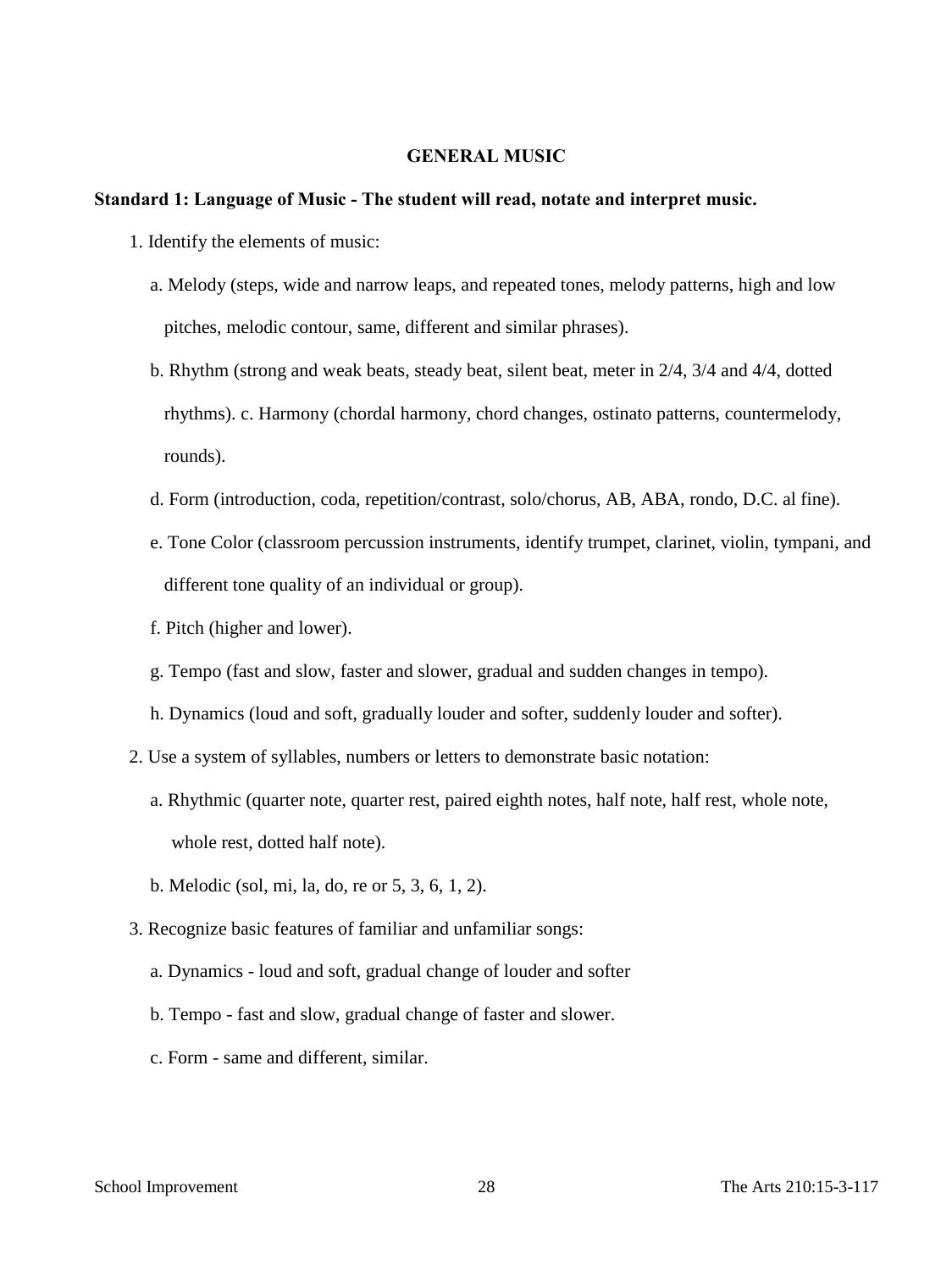4. Identify instrument ensembles (brass, strings, woodwinds, percussion).

# **Standard 2: Music History and Culture - The student will recognize the development of music from an historical and cultural perspective.**

- 1. Sing and perform action songs, chants, rhymes, singing games and dances from a variety of cultures.
- 2. Recognize music from our country, work songs, holiday songs and music from different countries.

# **NOTE:** Book icons  $\Box$  identify Information Literacy skills. Students are best served when these are

taught in collaboration and cooperation between the classroom teacher and the library media specialist.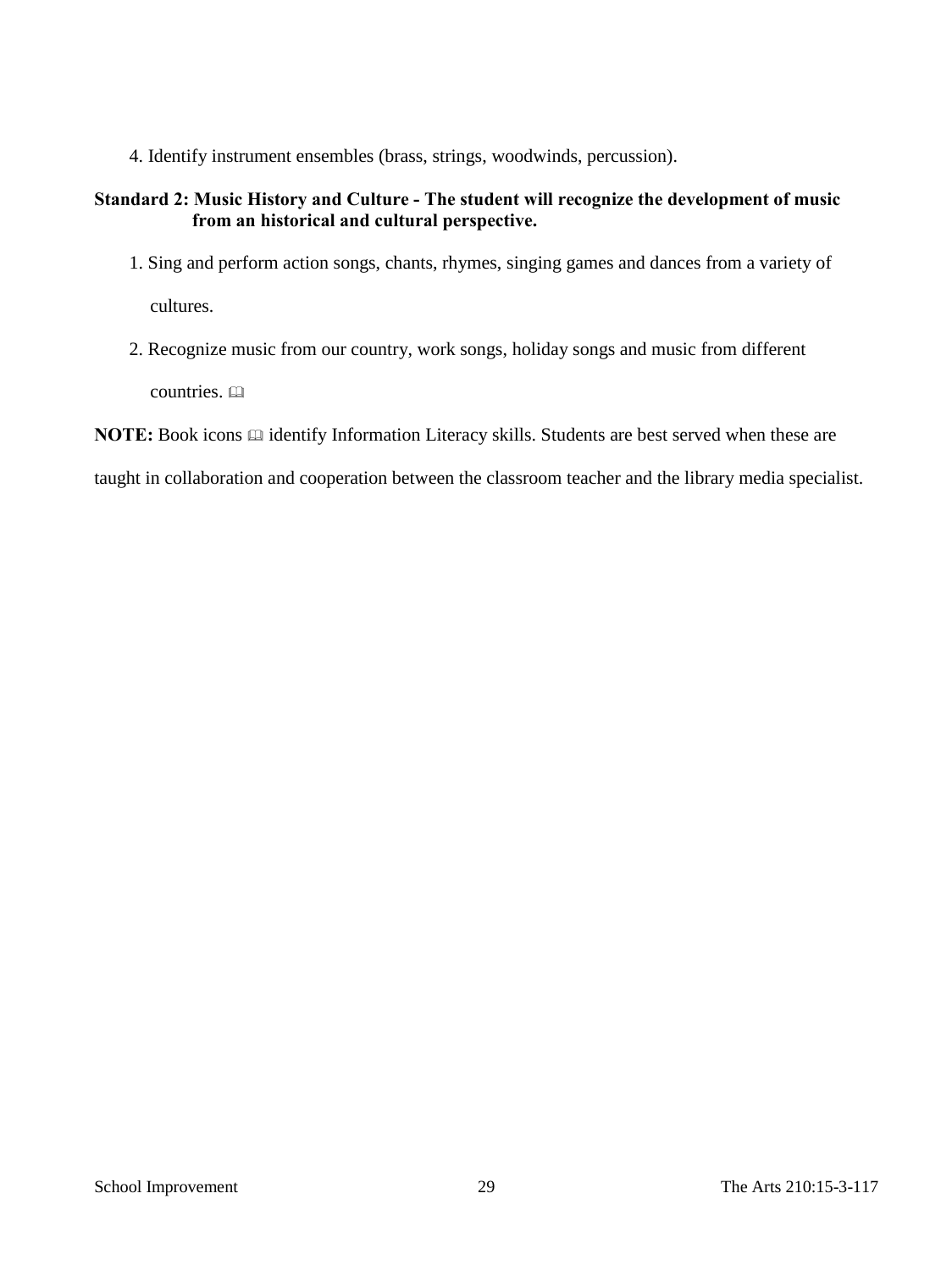#### **WORLD LANGUAGES**

#### **OVERVIEW OF ESSENTIAL SKILLS AND KNOWLEDGE**

# **Languages Awareness (Grades K - 3) is a required program in Oklahoma schools through which children gain the insight that other languages and cultures exist besides their own.**

In the Awareness Phase, students will be exposed to a variety of cultures and languages. Most school districts in Oklahoma have opted to begin language study with the awareness phase; however, districts may choose to start a sequential language program beginning in kindergarten that will lead to greater language skill at the end of the program. In this case, only one language will be the focus of the program.

As stated in the profession's national goals, *communication* is at the heart of second language study, whether the communication takes place face-to-face, in writing, or across centuries through reading of literature. Through the study of other languages, students gain a knowledge and understanding of the *cultures* that use that language; in fact, students cannot truly master the language until they have also mastered the cultural contexts in which the language occurs.

Learning languages provides *connections* to additional bodies of knowledge that are unavailable to monolingual English speakers. Through *comparisons* and contrasts with the language studied, students develop greater insight into their own language and culture and realize that multiple ways of viewing the world exist. Together, these elements enable the student of languages to participate in multilingual *communities* at home and around the world in a variety of contexts and in culturally appropriate ways. As is apparent, none of these goals can be separated from the other (National Standards in Foreign Language Education Project, 2006, p. 31). Please note that *Priority Academic Student Skills (PASS)* are organized around these five goals: **communication**, **culture**, **connections**,

# **comparisons**, and **communities.**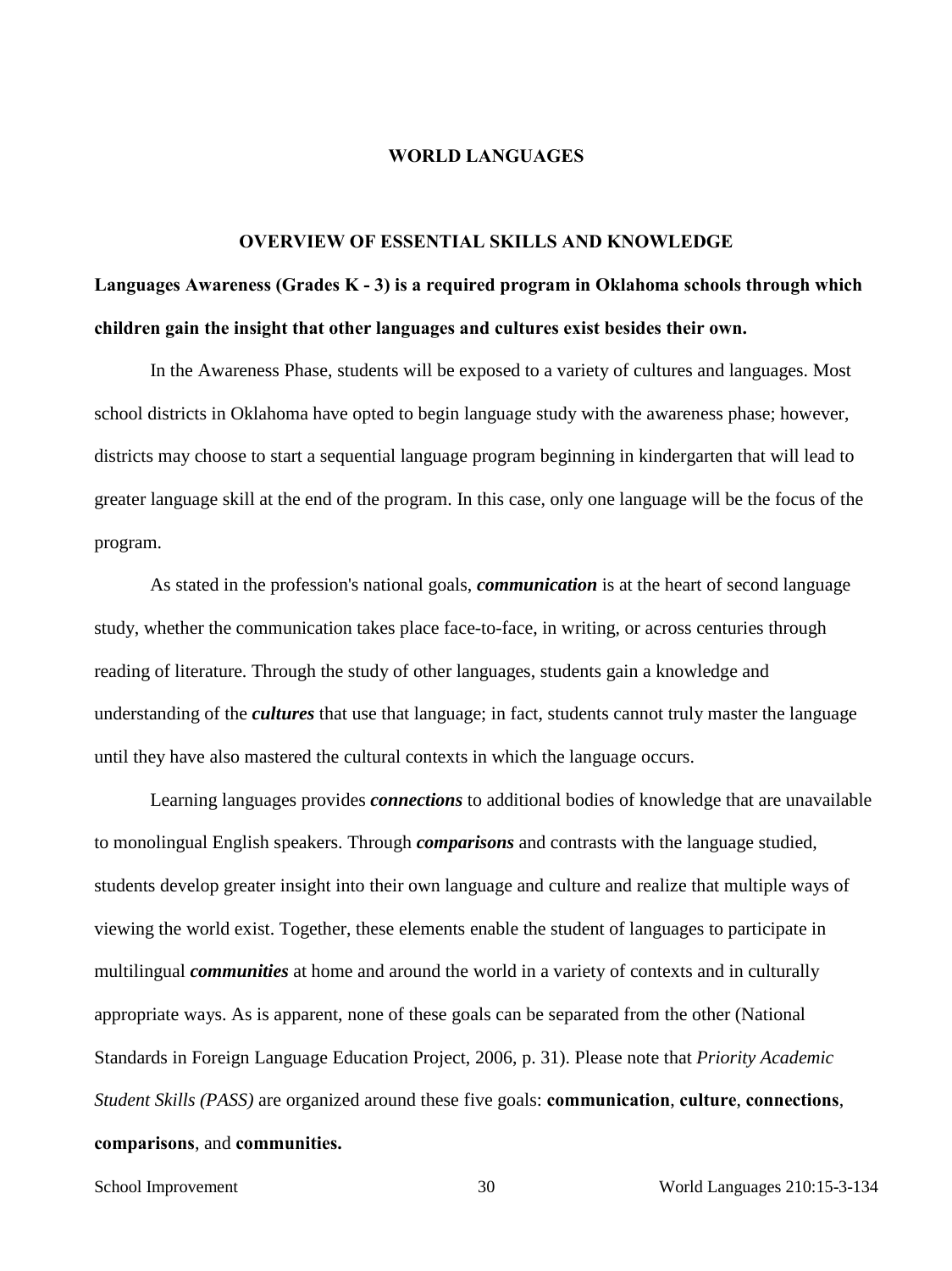#### **LANGUAGE(S) AWARENESS**

#### **Grades K-3**

#### **Goal 1: Communication**

#### **Communicate in Languages Other Than English**

#### **Standard 1: Students will communicate in languages other than English.**

Using developmentally appropriate activities, learners at the language(s) awareness stage will:

- 1. Understand limited one- and two-word phrases, cognates, and social greetings.
- 2. Speak with one- or two-word phrases such as reciting numbers, colors, classroom objects.
- 3. Develop careful listening skills.
- 4. Read isolated words when strongly supported by visuals.
- 5. Copy familiar words for labeling, identifying, and organizing purposes.

## **Goal 2: Cultures**

#### **Gain Knowledge and Understanding of Other Cultures**

#### **Standard 2: Students will gain knowledge and understanding of other cultures.**

Using developmentally appropriate activities, learners at the language(s) awareness stage will:

- 1. Develop an awareness of other cultures.
- 2. Be able to identify areas of the world where the languages studied are spoken.
- 3. Participate in developmentally appropriate cultural activities such as games and songs.
- 4. Identify and reproduce distinctive cultural products of the culture of the languages studied.
- 5. Imitate culturally appropriate etiquette in verbal and nonverbal communication during greetings, leave takings and daily classroom interactions.